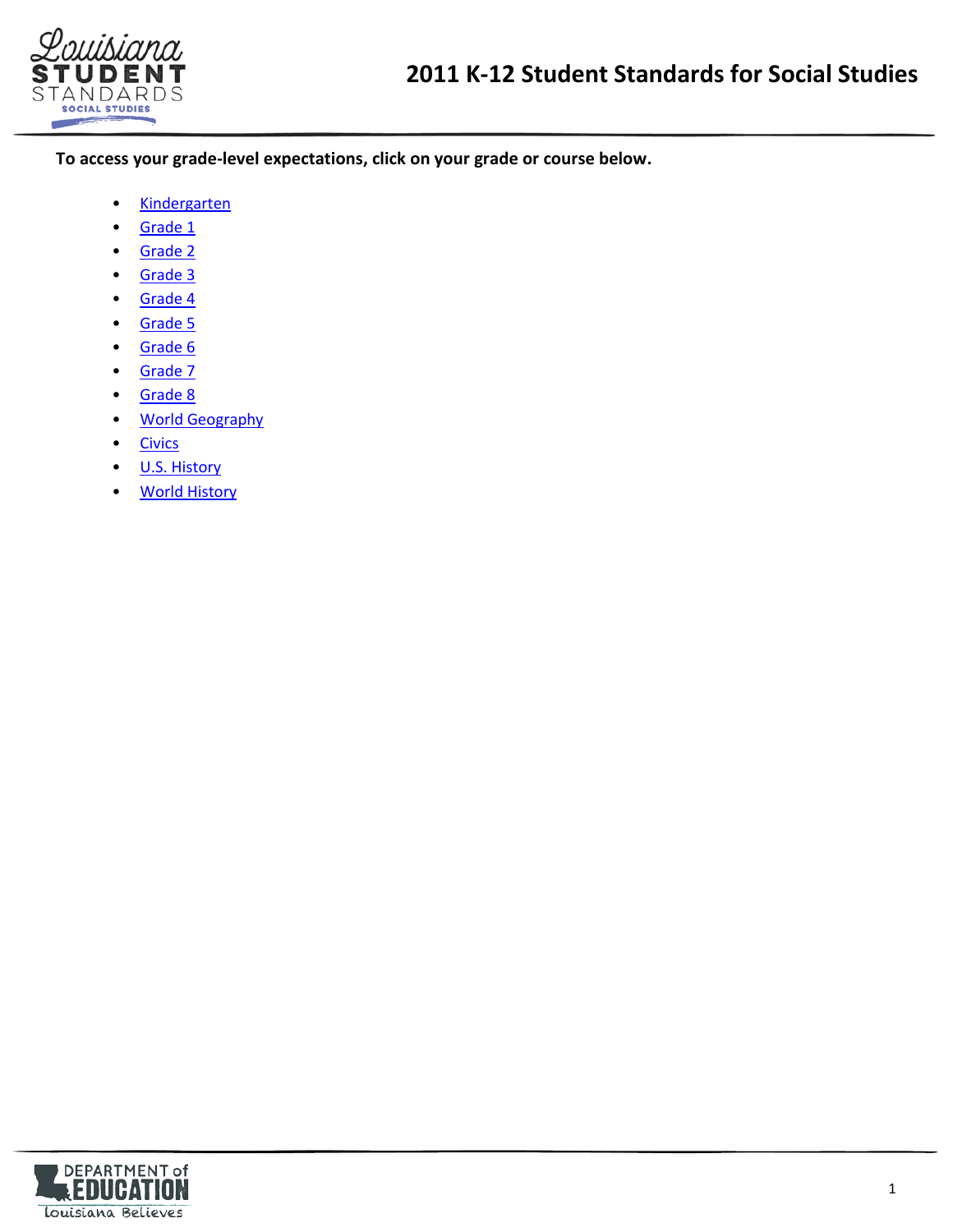

# <span id="page-1-0"></span>**Standard 1 – Chronological Thinking Skills**

*Students apply a sense of time in daily routines within their community.*

- K.1.1 Order events that take place in a sequence using appropriate vocabulary
- K.1.2 Describe the function of tools used for representing time

# **Standard 2 – Historical Thinking Skills**

*Students distinguish between events, people, and symbols in the past and present.*

- K.2.1 Compare and contrast children and families of today with those in the past using various sources
- K.2.2 Identify symbols of local, state, and national importance using various sources
- K.2.3 Identify local, state, and national celebrations, holidays, and events using various sources
- K.2.4 Recall facts about people of the past and present

# **Geography**

# **Standard 3 – Maps, Globes, and Environment**

*Students demonstrate an understanding of the connections between their physical and cultural environments through the use of globes, maps, and other visual representations.* 

- K.3.1 Demonstrate an understanding of the relative locations of objects through the use of appropriate vocabulary
- K.3.2 Identify maps and globes as a representation of the earth and recognize the difference between land and water
- K.3.3 Demonstrate geographic knowledge of places within the school and community
- K.3.4 Illustrate basic landforms
- K.3.5 Construct maps of familiar locations
- K.3.6 Describe how weather affects daily choices
- K.3.7 Describe how people live differently in other places using various sources
- K.3.8 Identify natural resources as being renewable/non-renewable or recyclable
- K.3.9 Demonstrate spatial understanding that students are a part of (i.e., classroom, school, town/city, and state)

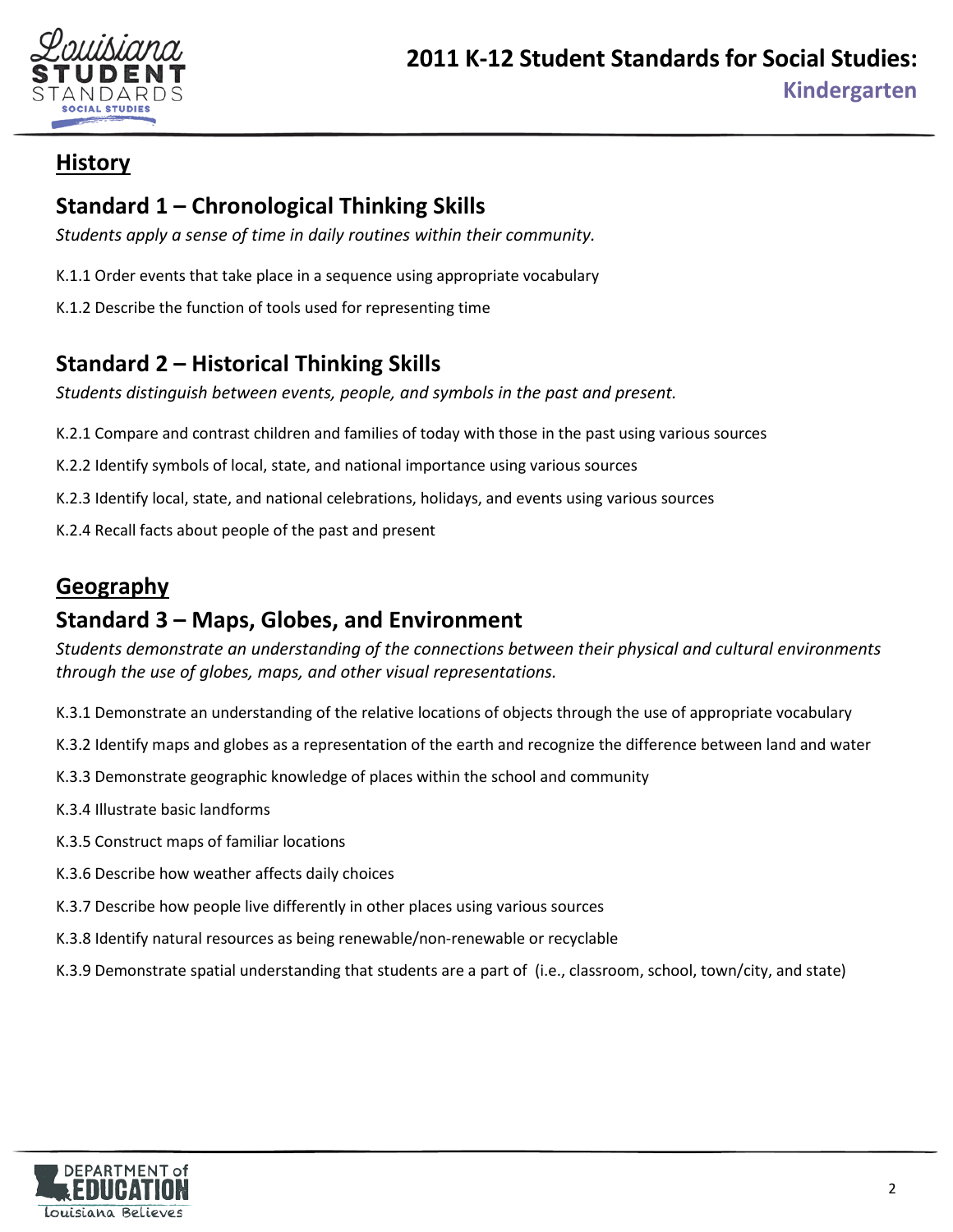

# **Civics**

# **Standard 4 – Government and Citizenship**

*Students understand how to participate and use effective citizenship skills at home, in school, and in the community.* 

K.4.1 Identify individuals in a position of authority within a family, school, or community and their responsibilities

K.4.2 Explain the importance of rules at home, class, and school

K.4.3 Discuss the roles, rights, and responsibilities of being a good citizen in a family, class, and school

# **Economics Standard 5 – Basic Economic Concepts**

*Students develop an understanding of economic concepts and develop decision-making skills.* 

- K.5.1 Identify wants and basic needs
- K.5.2 Explore the concept of saving
- K.5.3 Discuss the concept of scarcity within classroom situations
- K.5.4 Explore concepts of goods/services
- K.5.5 Describe jobs that people do to earn money
- K.5.6 Explain how products get from a point of origin to consumers
- K.5.7 Describe a voluntary exchange/trade

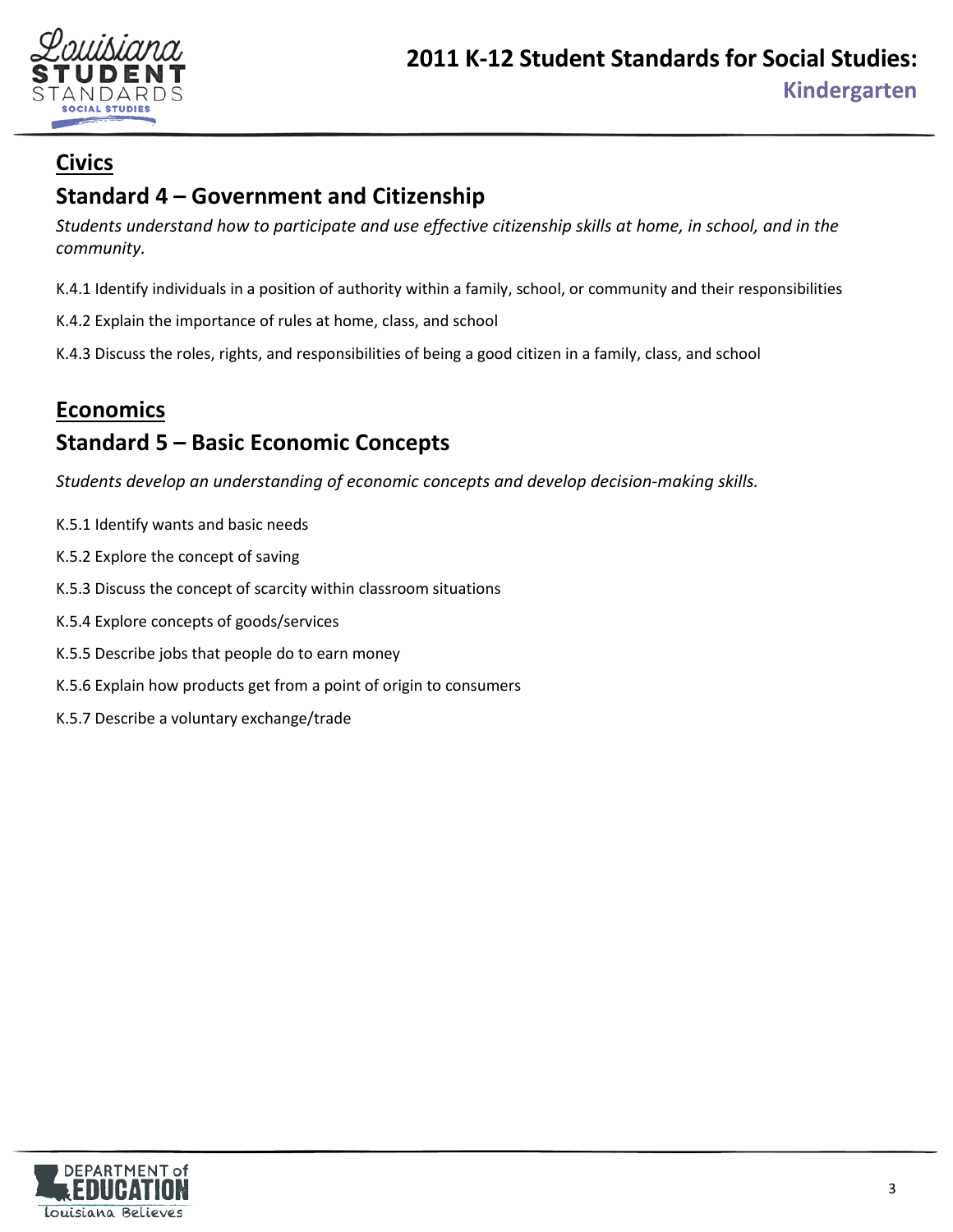

## <span id="page-3-0"></span>**Standard 1 – Historical Thinking Skills**

*Students identify concepts of continuity and change in their personal environments.*

- 1.1.1 Construct personal timelines that highlight past and present events
- 1.1.2 Create a primary source of personal information
- 1.1.3 Compare and contrast lifestyles of the past to the present

#### **Standard 2 – Historical People, Events, and Symbols**

*Students identify and describe people, events, and symbols that are important to the United States.*

- 1.2.1 Identify and explain the importance of American heroes, symbols, landmarks, and patriotic songs
- 1.2.2 Describe reasons for celebrating events commemorated in national holidays

## **Geography**

## **Standard 3 – Maps, Globes, and Environment**

*Students recognize and use basic geographic tools to organize and interpret information about people, places, and environments.* 

- 1.3.1 Identify a representation of a location/space on a map/globe
- 1.3.2 Identify simple map symbols, compass rose (cardinal directions), and key/legend
- 1.3.3 Use mental mapping (visualizing details of a place or location out of one's sight) to develop a basic map of local places
- 1.3.4 Identify basic landforms using a globe or map
- 1.3.5 Describe the impact that seasons have on daily activities and on the physical environment in various regions
- 1.3.6 Compare and contrast local traditions/celebrations, customs, languages, and foods as an introduction to culture
- 1.3.7 Explain ways in which people rely on the environment to meet the basic human needs of food, clothing, and shelter
- 1.3.8 Describe how the environment determines various types of human shelters
- 1.3.9 Identify by name the town/city, parish, state, and country in which the student lives
- 1.3.10 Predict ways human actions impact the environment

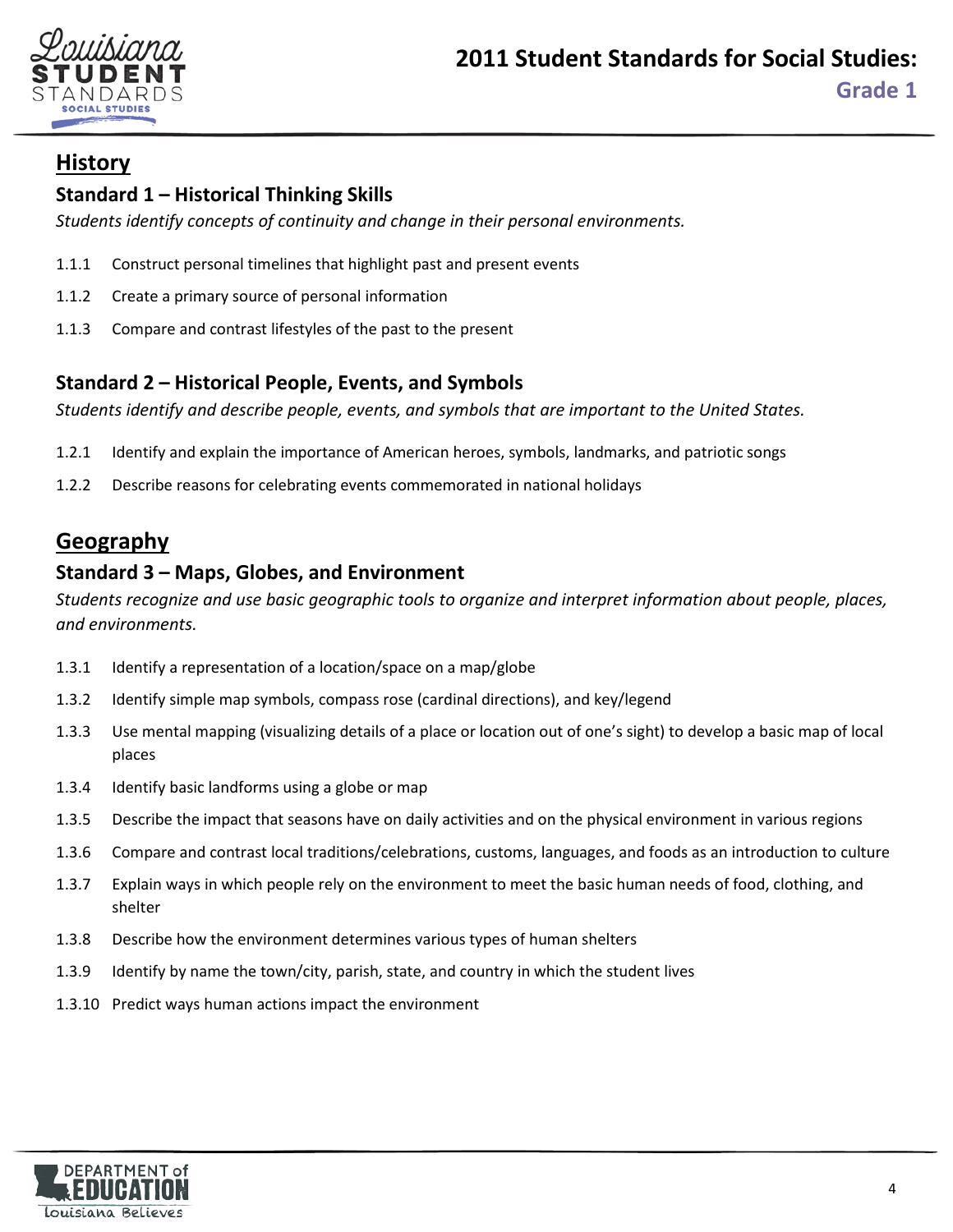

## **Civics**

## **Standard 4 – Government and Citizenship**

*Students develop an understanding of the purpose and structure of government and their role as a responsible citizen.* 

- 1.4.1 Develop a list of rules for the classroom and describe their benefits/consequences
- 1.4.2 State examples of rules and laws in the home, school, and community and explain their purposes
- 1.4.3 Identify the current mayor, governor, and president
- 1.4.4 Describe the student's role, rights, and responsibilities as a citizen of the class, the school, and the community

## **Economics**

#### **Standard 5 – Basic Economic Concepts**

*Students explain the economic concepts of goods and services within their school and community.*

- 1.5.1 Identify ways to save money
- 1.5.2 Distinguish between needs/wants of people by responding to real life situations
- 1.5.3 Distinguish between goods and services
- 1.5.4 Identify jobs and industries within the school and community
- 1.5.5 Identify ways people exchange/trade goods and services

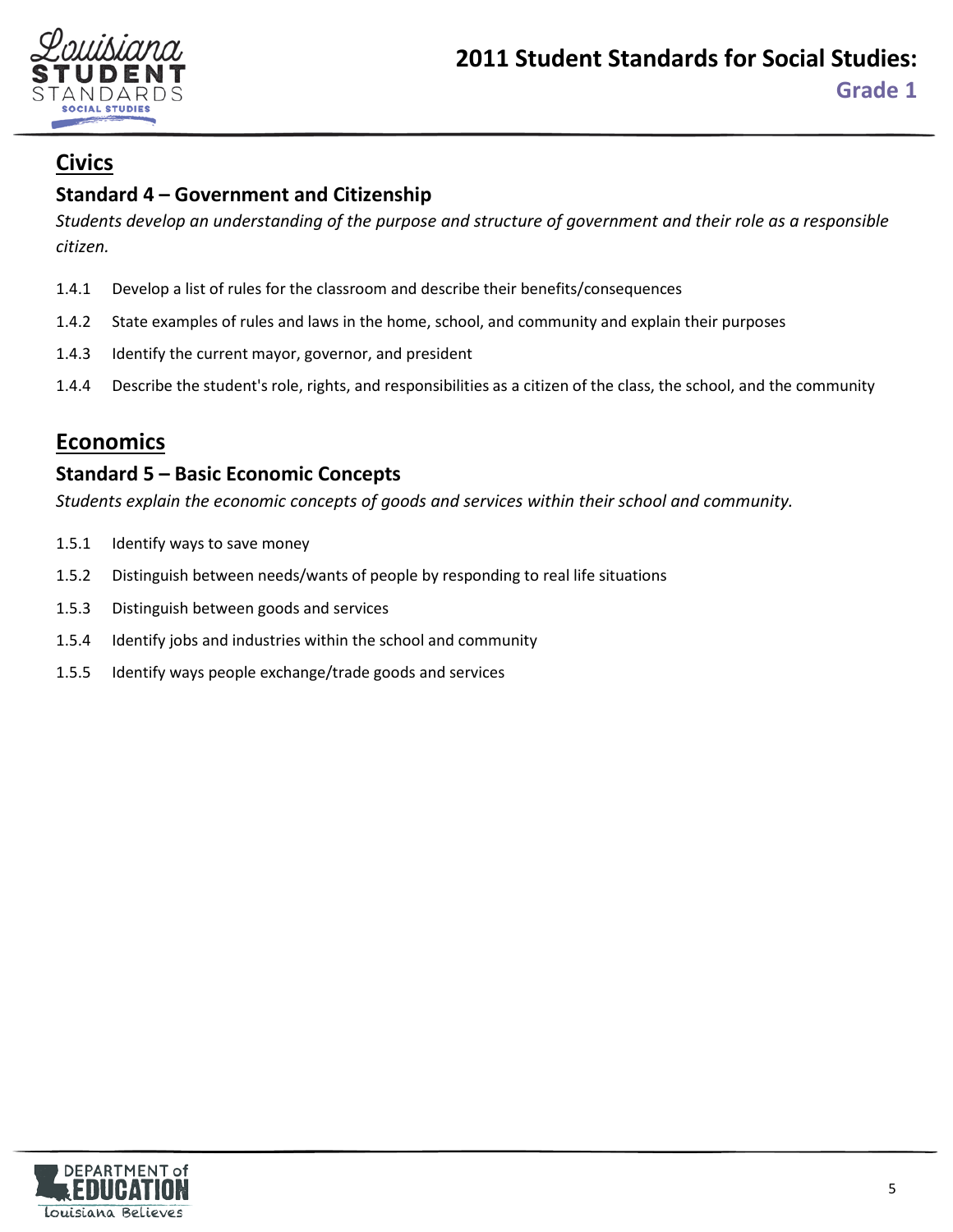

# <span id="page-5-0"></span>**Standard 1 – Historical Thinking Skills**

*Students use historical thinking skills to explore continuity and change in their community and the United States.* 

2.1.1 Create simple timelines to describe important events in the history of the school or local community

2.1.2 Compare and contrast the present day community to that of the past using primary sources

2.1.3 Describe people and events associated with national symbols, landmarks, and essential documents

2.1.4 Explain reasons for local, state, and national celebrations, cultural events, and traditions and their significance

2.1.5 Describe how the achievements of famous Americans, of the past and present, changed society

2.1.6 Identify historical turning points and describe their impact on students' lives using maps, documents, visuals, and technology

2.1.7 Describe how early explorers and settlers, American Indian nations, and western migration influenced the development of the United States

# **Geography**

# **Standard 2 – Maps, Globes, and Environment**

*Students develop an understanding of the relationship between people and their physical environment using geographic tools, technology, and map skills*.

2.2.1 Locate and identify the poles, equator, continents, oceans, the United States, Louisiana, and the local community

2.2.2 Interpret physical maps using title, key, symbols, compass rose (cardinal and intermediate directions), and alpha numeric grids

2.2.3 Construct maps of familiar places that include a title, key/legend, symbols, and compass rose

2.2.4 Identify major geographical features in the local region, state, and country

2.2.5 Describe how location, weather, and physical features affect where people live and work

2.2.6 Describe changes in the characteristics of the local community over time

2.2.7 Compare and contrast basic land use and economic activities in urban, suburban, and rural environments

2.2.8 Describe the vegetation, the animal life, and the cultural characteristics of the people specific to local regions and how they are interdependent

2.2.9 Identify natural resources and cite ways people conserve, protect, and replenish them

2.2.10 Identify natural disasters, predict where they may occur, and explain their effects on people and the environment

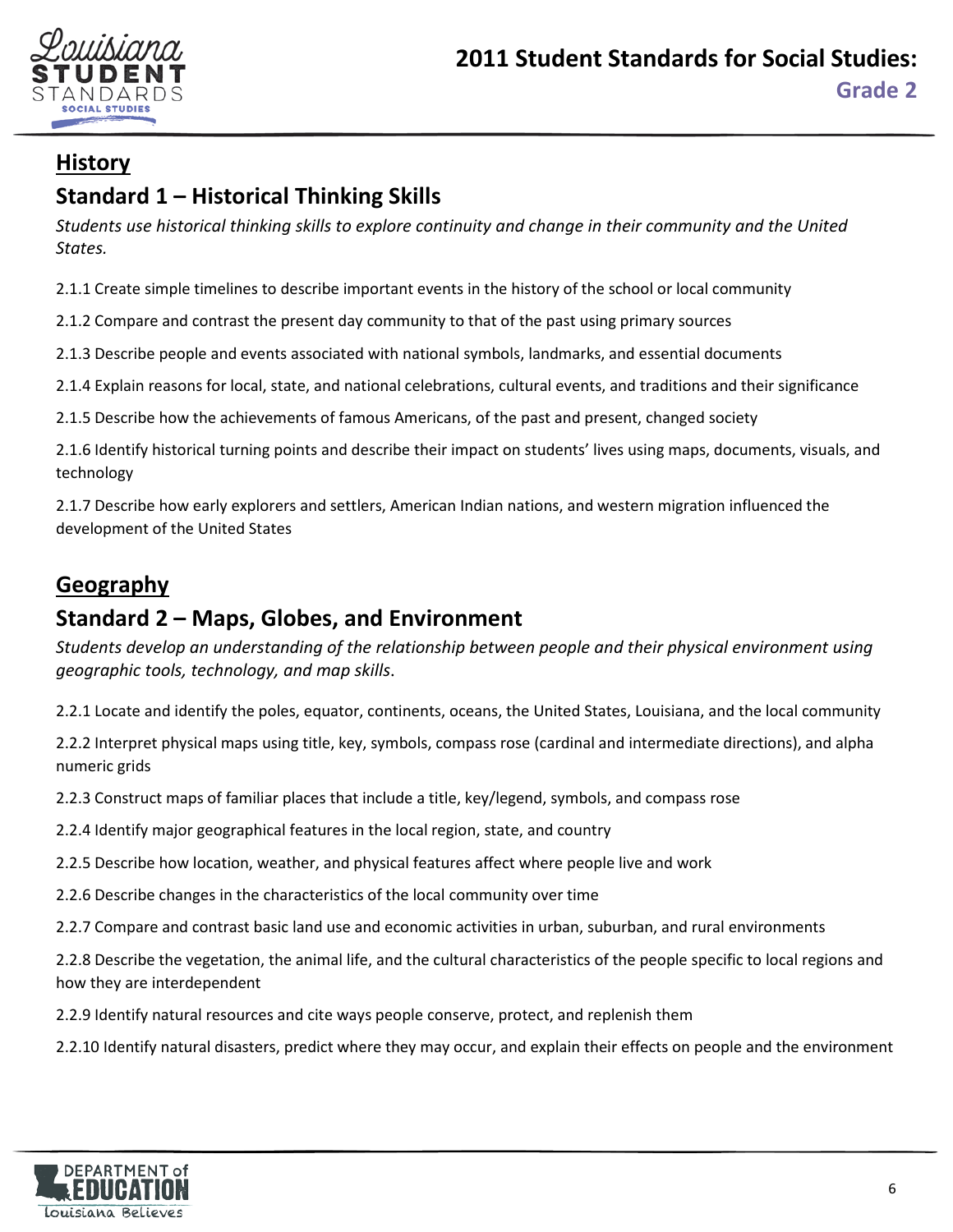

# **Civics**

# **Standard 3 – Government and the American Political System**

*Students develop an understanding of the structure and purposes of government in the United States.*

2.3.1 Describe ways a responsible government meets the basic needs of the local community

2.3.2 Identify the three branches of national government as represented by the President, Congress, and the Supreme Court

2.3.3 Recognize current political leaders of the community, state, and nation and describe how they are elected

# **Standard 4 – Citizenship**

*Students learn about the rights and responsibilities of citizenship, explain how people must work together to resolve conflict, and understand the importance of respecting differences.* 

2.4.1 Define the character traits of good citizens and discuss examples of responsible citizens

2.4.2 Describe the responsibilities of citizens in the United States

2.4.3 Describe ways in which responsible citizens can work together to help leaders resolve conflicts within the community

# **Economics**

# **Standard 5 – Economic Decision making**

*Students develop an understanding of basic economic concepts necessary to make informed individual and family decisions.*

2.5.1 Describe a variety of services provided by local economic institutions

- 2.5.2 Explain the benefits of personal savings
- 2.5.3 Explain how scarcity of resources and opportunity cost require people to make choices to satisfy wants and needs

# **Standard 6 – Producers and Consumers**

*Students use basic economic principles to explain how businesses supply goods and services to consumers.*

- 2.6.1 Describe how people can be both producers and consumers of local goods and services
- 2.6.2 Identify the specialized work necessary to manufacture, transport, and market goods and services
- 2.6.3 Provide examples of how money and barter are used to obtain resources (goods and services)

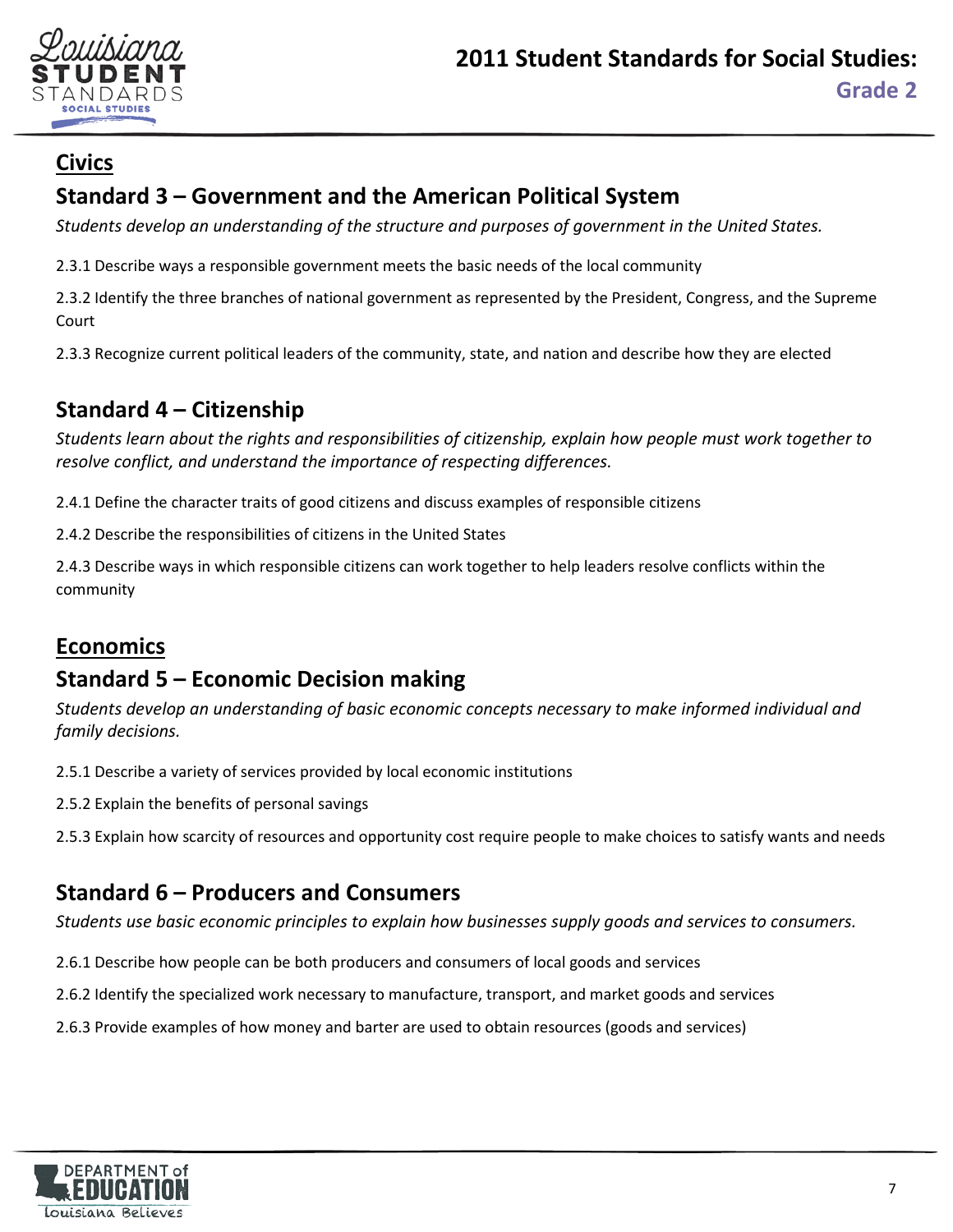

# **Standard 7 – Careers**

*Students explain how community members are part of a global workforce.*

- 2.7.1 Describe different types of domestic and international jobs/careers in which people work to earn income
- 2.7.2 Describe skills and education needed for specific jobs

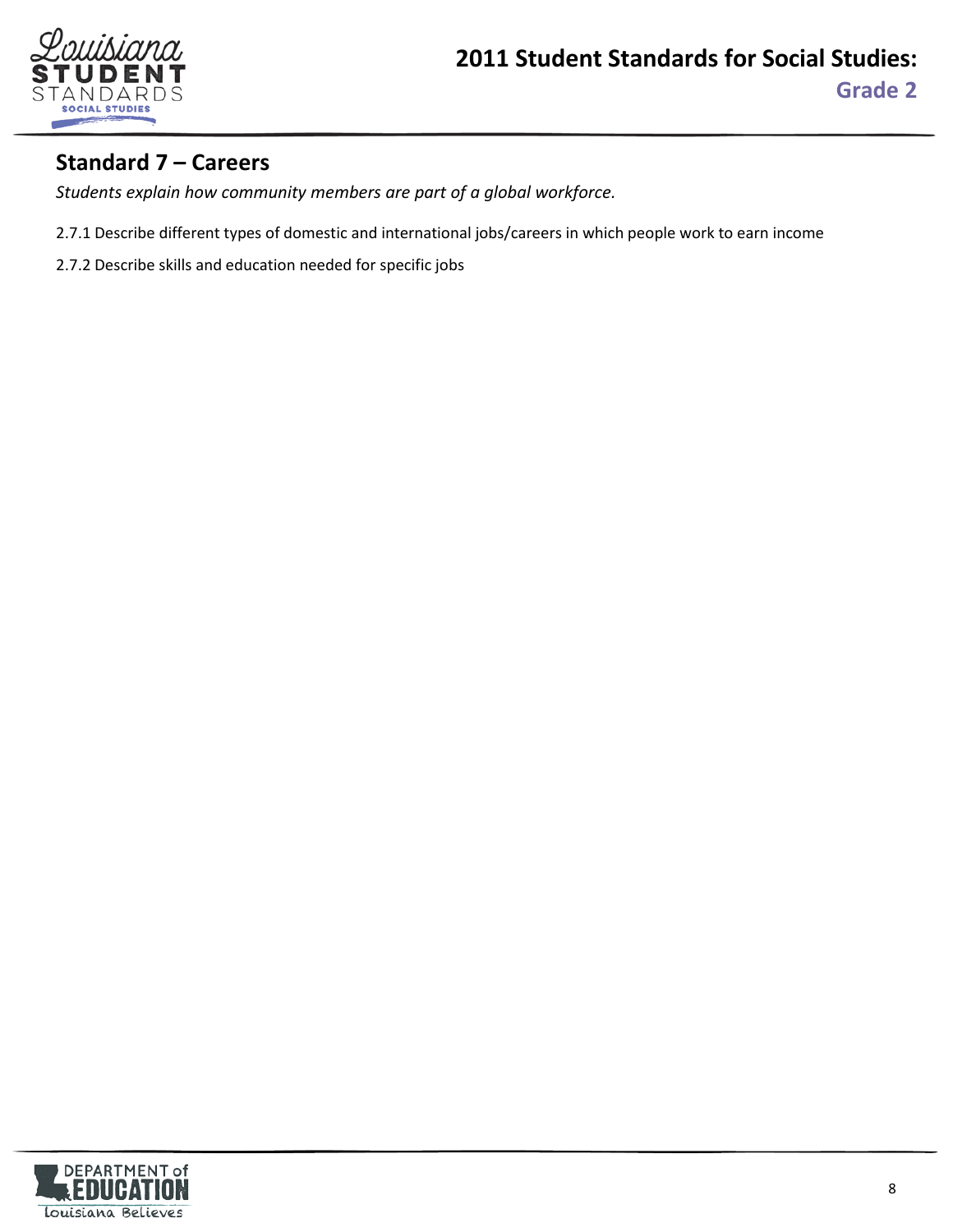

## <span id="page-8-0"></span>**Standard 1: Chronological and Historical Thinking**

*Students use chronological and historical thinking skills to understand the difference between life in Louisiana past and present.*

- 3.1.1 Create timelines that identify important events in the history of Louisiana
- 3.1.2 Explain how technology has changed family and community life in Louisiana over time
- 3.1.3 Use distinctive vocabulary to sequence events related to Louisiana history
- 3.1.4 Compare and contrast state and national historical symbols
- 3.1.5 Categorize landmarks as state and national
- 3.1.6 Compare and contrast the influence of cultural groups in Louisiana
- 3.1.7 Identify community and regional historical artifacts, including primary sources, to answer historical questions

#### **Standard 2: Key Events, Ideas, and People**

*Students analyze how historical people and events have contributed to the diversity of Louisiana.*

- 3.2.1 Explain how major explorers and leaders contributed to the early development of Louisiana
- 3.2.2 Differentiate between early Native American cultures that lived in the regions of Louisiana
- 3.2.3 Identify the causes and effects of migration on Louisiana
- 3.2.4 Identify cultural elements that have contributed to the state's heritage

## **Geography**

#### **Standard 3: Maps and Globes**

*Students locate and interpret major geographic features of Louisiana.*

- 3.3.1 Describe characteristics and uses of various types of maps
- 3.3.2 Identify the hemispheres in which Louisiana is located
- 3.3.3 Locate various communities and cities in Louisiana using cardinal and intermediate directions
- 3.3.4 Locate and label major geographic features of Louisiana on a map
- 3.3.5 Differentiate between a town, parish, state, and country in which the student lives using a political map
- 3.3.6 Construct an outline map of Louisiana from memory
- 3.3.7 Locate specific places on a map using a simple grid system

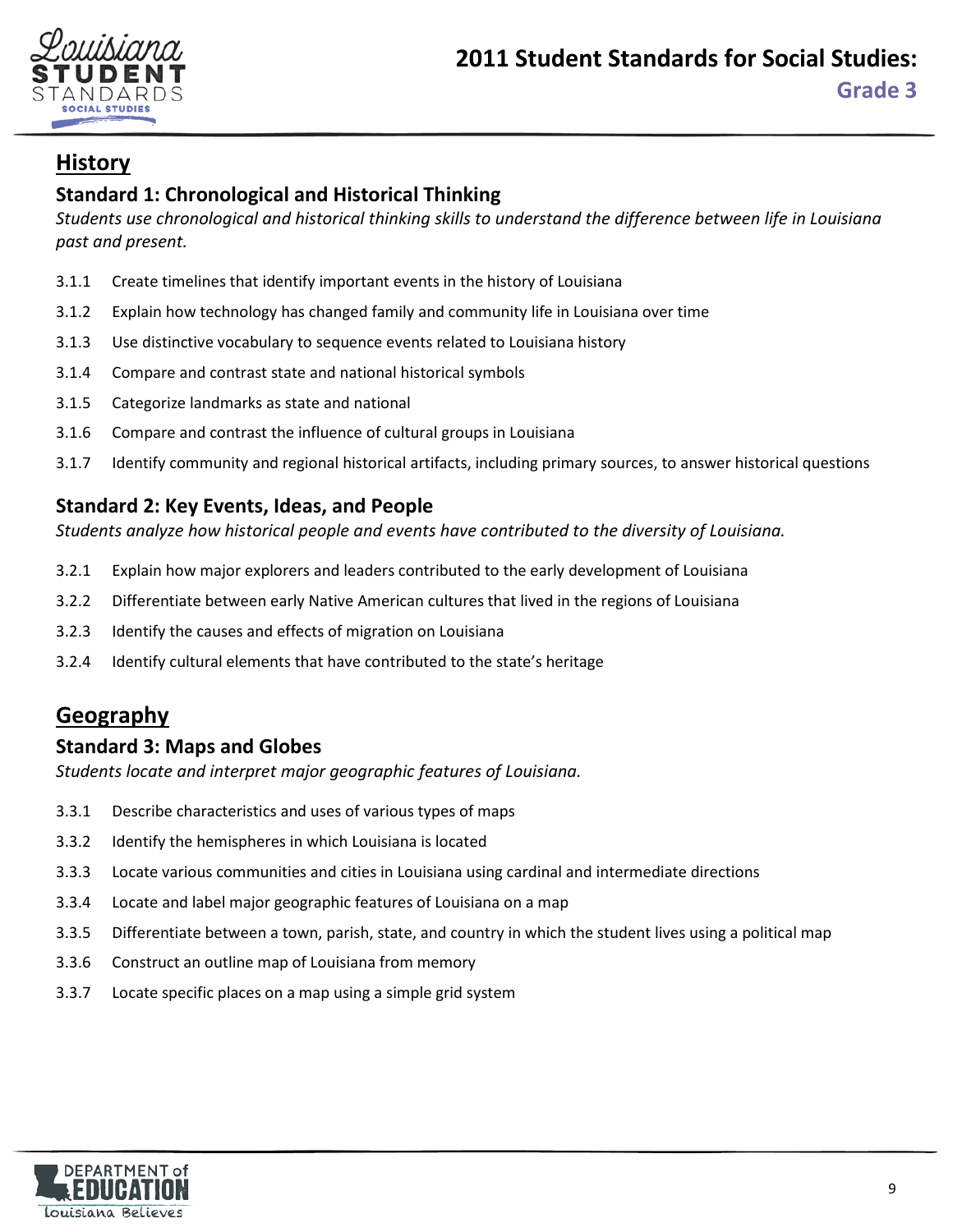

## **Standard 4: People, Land, and Environment**

*Students examine how the people and the physical geography of Louisiana have directly influenced each other.*

- 3.4.1 Compare and contrast the physical features of various regions of Louisiana
- 3.4.2 Explain historical patterns of settlement in Louisiana using maps
- 3.4.3 Describe how people have changed the land to meet their basic needs over time in Louisiana
- 3.4.4 Explain how humans have adapted to the physical environment in different regions of Louisiana
- 3.4.5 Describe how humans affect the environment in Louisiana
- 3.4.6 Distinguish between urban, suburban, and rural communities in Louisiana
- 3.4.7 Describe the importance of natural resources in Louisiana using maps

## **Civics**

#### **Standard 5: Government and Political Systems**

*Students analyze the structures and function of local and state government.*

- 3.5.1 Explain the difference between rules and laws
- 3.5.2 Explain who is responsible for enforcing state and local laws
- 3.5.3 Investigate the major responsibilities of the three branches of local and state government
- 3.5.4 Explain how local and state governments meet the basic needs of society
- 3.5.5 Discuss the powers of local and state officials
- 3.5.6 Compare how government officials at the state and national levels are elected

#### **Standard 6: Citizenship**

*Students investigate their role as a citizen of Louisiana.* 

- 3.6.1 Explain the rights and responsibilities of individuals in making a community and state a better place to live
- 3.6.2 Describe the qualities of a good leader and citizen
- 3.6.3 Describe how a citizen can help solve a local issue

## **Economics**

#### **Standard 7: Personal Finance**

*Students develop an understanding of earning income, saving, and spending money in order to acquire economic decision-making skills.*

- 3.7.1 Identify various ways that people earn income and how earning income contributes to the economic well-being of their community and state
- 3.7.2 List different ways people save their income and explain the advantages and disadvantages of each
- 3.7.3 Explain the benefits of comparative shopping when making economic decisions

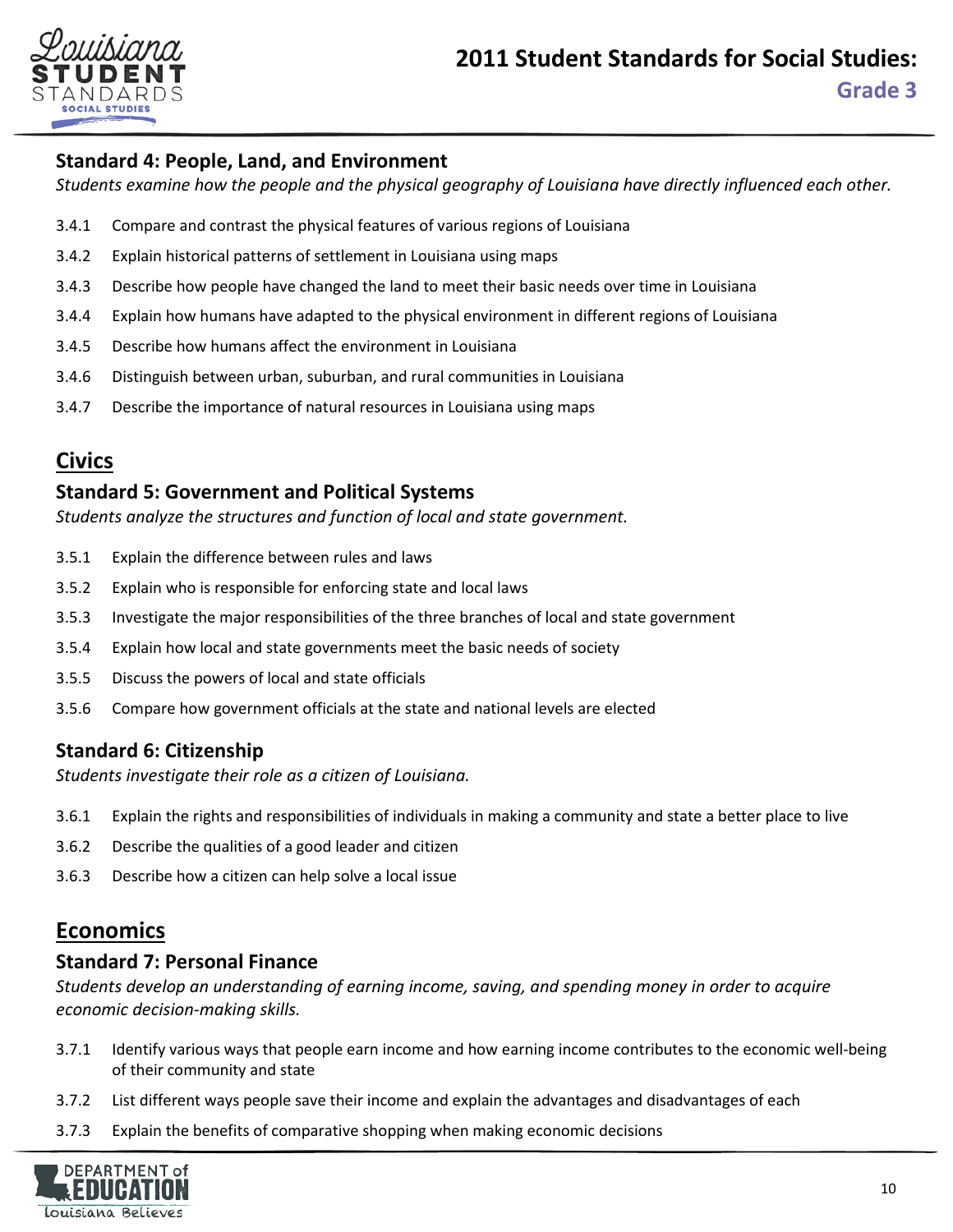

#### **Standard 8: Wants/Scarcity and Producers/Consumers**

*Students make connections between the U.S. economic system and how it affects their daily lives.*

- 3.8.1 Investigate the economic concepts of opportunity cost, scarcity, and surplus/shortage and give examples of each based on needs and wants
- 3.8.2 Investigate ways in which people are producers and consumers and explain why they depend on one another
- 3.8.3 Describe the basic concepts of supply and demand and explain how competition affects the prices of goods and services
- 3.8.4 Explain how producers and consumers affect prices

#### **Standard 9: Careers**

*Students develop an understanding of key economic concepts and the role of certain types of occupations in the economy.*

- 3.9.1 Explain the concepts of specialization and interdependence in the production of goods and services
- 3.9.2 Investigate the responsibilities and characteristics of various jobs

#### **Standard 10: Exchange and Trade**

*Students explain how people engage in trade and the economic benefits of trade.*

- 3.10.1 Differentiate between imports and exports of goods in Louisiana
- 3.10.2 Distinguish between the use of money and barter

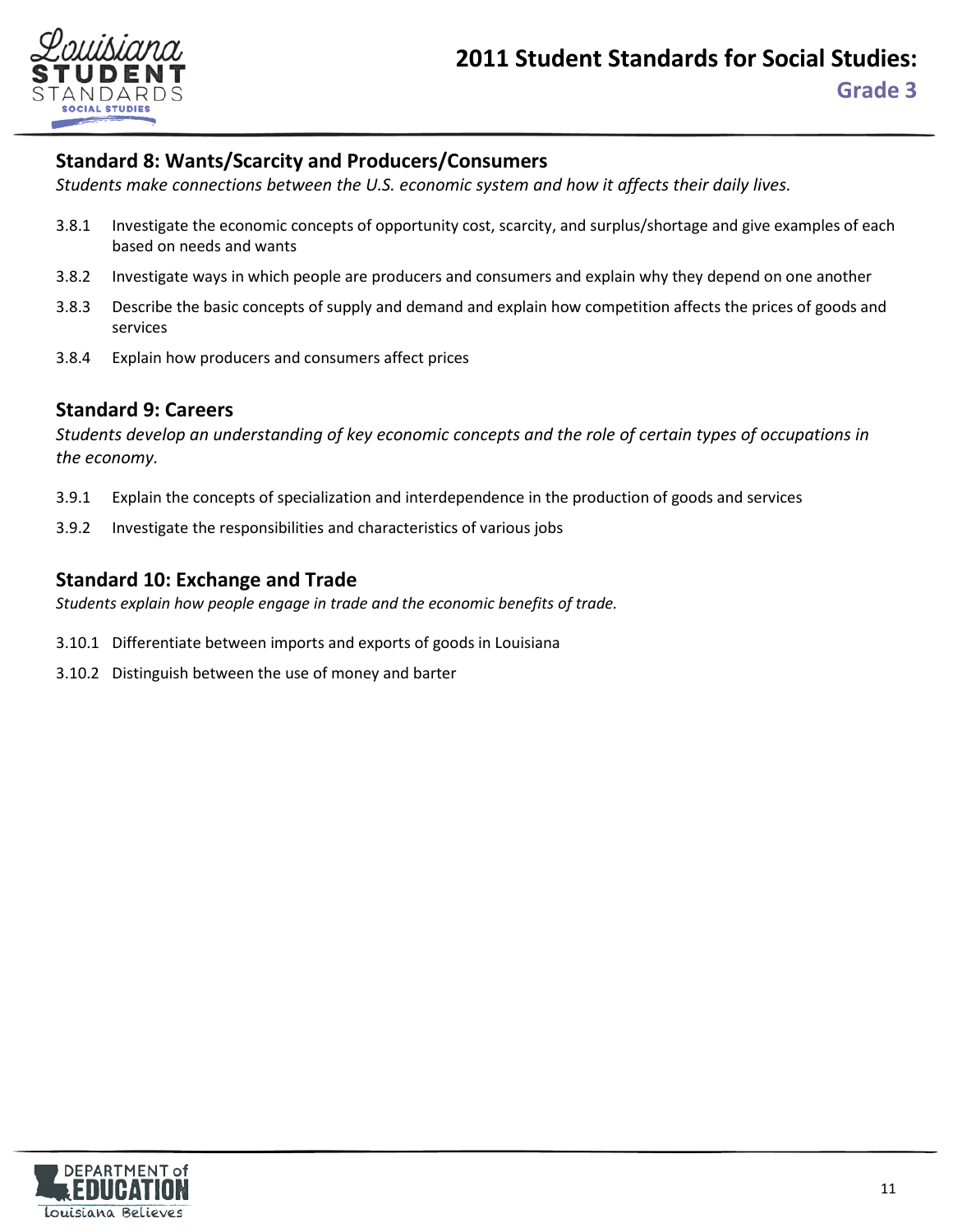

## <span id="page-11-0"></span>**Standard 1 – Chronological and Historical Thinking**

*Students use chronological sequencing of key events and symbols to understand the movement of people and the expansion of boundaries in the United States.*

- 4.1.1 Construct timelines of historical events
- 4.1.2 Use timelines to explain how changes over time have caused movement of people or expansion of boundaries in the United States
- 4.1.3 Use appropriate vocabulary of time
- 4.1.4 Produce clear and coherent writing to:
	- compare and contrast past and present viewpoints on a given historical topic
	- conduct simple research
	- summarize actions/events and explain significance
	- differentiate between the 5 regions of the United States
- 4.1.5 Explain the historical significance of U.S. political symbols
- 4.1.6 Define and distinguish between primary and secondary sources
- 4.1.7 Summarize primary resources and explain their historical importance

## **Standard 2 – People and Events**

*Students explain the historical significance of key people and events in order to examine the expansion of the boundaries and development of democracy in the United States.*

- 4.2.1 Explain how early explorations affected the expansion of boundaries and development in the United States
- 4.2.2 Cite evidence to support the key contributions and influence of people in the history of the United States
- 4.2.3 Explain the voluntary migration of people and its significance in the development of the boundaries of the United States
- 4.2.4 Draw conclusions about the relationship of significant events in the history of the United States to the expansion of democracy in the United States
- 4.2.5 Use the concepts "melting pot," "salad bowl," and "cultural mosaic" to explain the impact of immigration on population growth and diversity in the United States

## **Standard 3 – People and Events**

*Students examine the impact of scientific and technological advances on the development of the United States.*

4.3.1 Explain how inventions and new processes affected the lives of people, migration, and the economy of regions of the United States

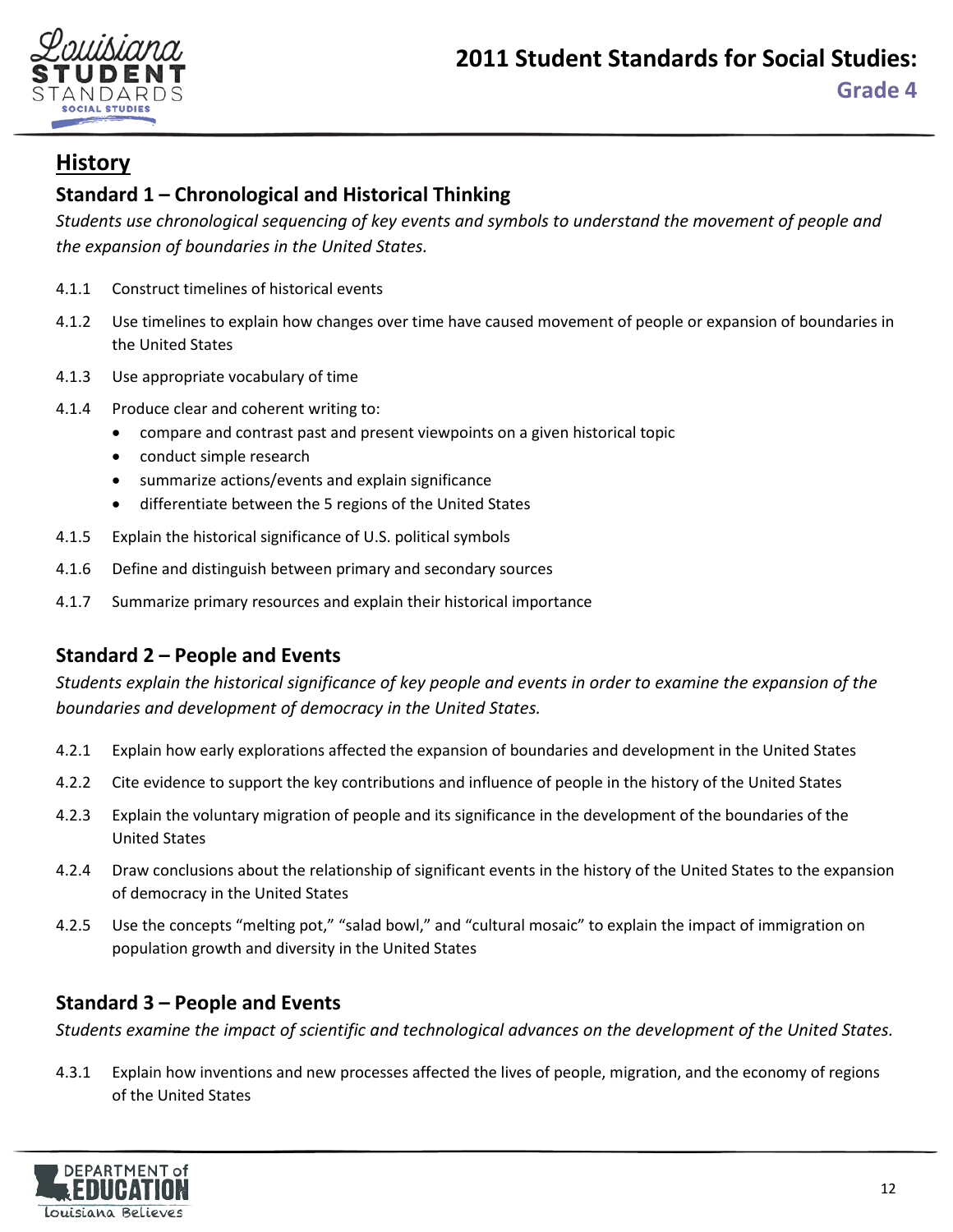

# **Geography**

## **Standard 4 – Maps and Globes**

*Students use map skills to construct and interpret geographical representations of the world.*

- 4.4.1 Locate and label continents, oceans, the poles, hemispheres, and key parallels and meridians on a map and globe
- 4.4.2 Locate and label on a map the major physical features of each of the five regions of the United States and summarize how they affect the climate, economy, and population of each region
- 4.4.3 Identify the states of each of the five regions of the United States
- 4.4.4 Measure approximate distance on a map using scale to the nearest hundredth mile
- 4.4.5 Determine the approximate longitude and latitude coordinates of various locations in the United States
- 4.4.6 Interpret various types of maps using a key/legend, compass rose including cardinal and intermediate directions, latitude/longitude, and scale
- 4.4.7 Use mental mapping to construct a map of the United States regions and the world to include map elements (title, compass rose, legend/key, scale)

#### **Standard 5 – People and Land**

*Students compare and contrast the physical and human characteristics of each United States region in order to understand their similarities and differences.*

- 4.5.1 Compare and contrast the distinguishing physical characteristics of the five regions of the United States
- 4.5.2 Analyze how physical characteristics of a region shape its economic development
- 4.5.3 Identify and explain how the physical characteristics of a region influenced human settlement

#### **Standard 6 – Environment**

*Students describe how natural and man-made processes change the geography of regions in the United States.*

- 4.6.1 Illustrate how natural processes have created and/or changed the physical characteristics of places in the United States
- 4.6.2 Describe the human impact on the land and bodies of water of the five regions of the United States

## **Civics**

#### **Standard 7 – Government and Political Systems**

*Students explain the structure and purposes of government and the foundations of the United States' democratic system using primary and secondary sources.*

4.7.1 Identify and summarize significant changes that have been made to the United States Constitution through the amendment process

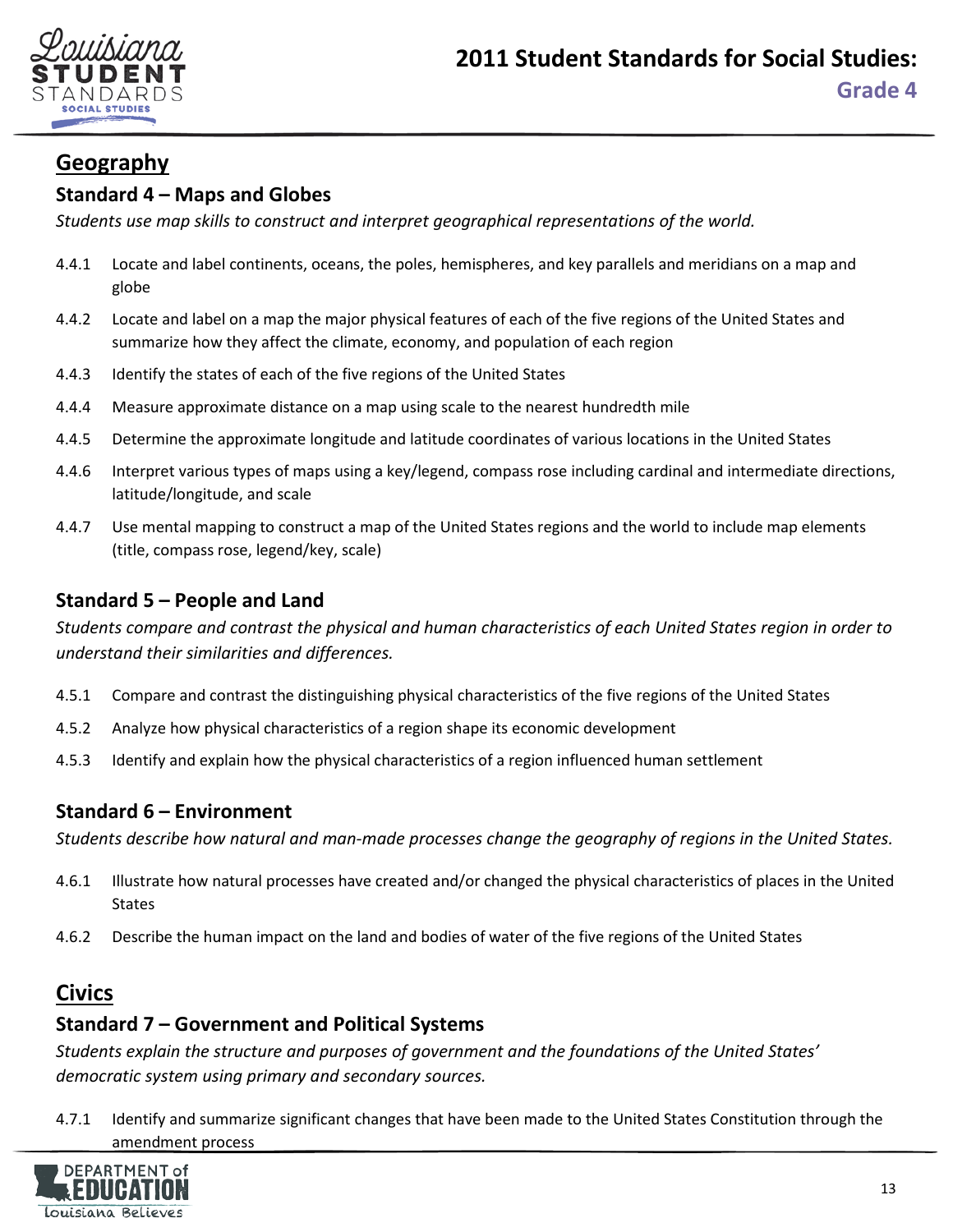

- 4.7.2 Explain the significance of key ideas contained in the Declaration of Independence, the United States Constitution, and the Bill of Rights
- 4.7.3 Identify and analyze the basic purposes and necessity of government as identified in the Preamble to the United States Constitution
- 4.7.4 Differentiate between the structure and function of the three branches of federal government

## **Standard 8 – Role of Citizen**

*Students examine the rights, responsibilities, and duties of a United States citizen in order to understand how individuals contribute to the democratic system of government.*

- 4.8.1 Identify the key requirements to become a United States citizen
- 4.8.2 Differentiate between citizens' rights, responsibilities, and duties
- 4.8.3 Describe the qualities of a good citizen and how good citizenship contributes to the United States' democracy
- 4.8.4 Explain how good citizenship can solve a current issue

## **Economics**

#### **Standard 9 – Fundamental Economic Concepts**

*Students demonstrate knowledge of economic concepts.*

- 4.9.1 Develop a logical argument to support the choice of a particular want after all needs are met
- 4.9.2 Identify examples of human, natural, and capital resources and explain how these resources are used to produce goods and provide services
- 4.9.3 Define the terms *profit* and *risk* and explain how they relate to each other
- 4.9.4 Investigate the relationship between supply, demand, and price
- 4.9.5 Describe how government pays for goods and services through taxes and fees
- 4.9.6 Summarize the roles of households, businesses, jobs, banks, and governments in the economy
- 4.9.7 Explain why individuals and businesses engage in barter and trade
- 4.9.8 Differentiate between money (currency), checks, debit cards, and credit cards and identify advantages and disadvantages of each type of monetary exchange
- 4.9.9 Define budget, income, and expense and explain the benefits of making and following a budget
- 4.9.10 Analyze the benefits of increasing skills

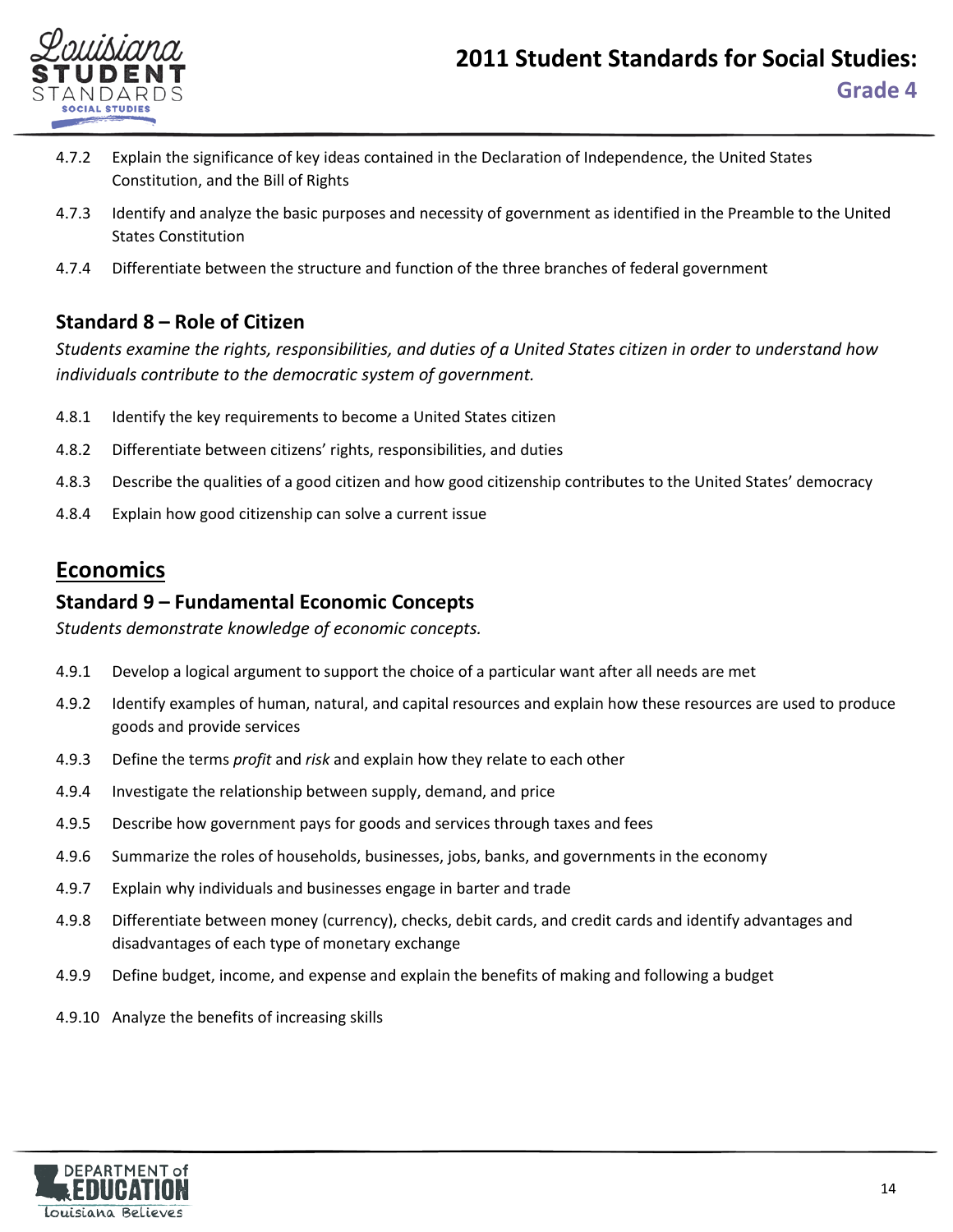

## <span id="page-14-0"></span>**Standard 1: Historical Thinking Skills**

*Students use historical thinking skills to examine the influence of key people, ideas, and events in colonial America.*

- 5.1.1 Create a timeline of key events in early American history from pre-Columbian civilizations to 1763
- 5.1.2 Examine primary and secondary sources to research early American colonial history from the Age of Exploration to 1763
- 5.1.3 Compare and contrast different points of view of key individuals and groups in early colonial American history to 1763
- 5.1.4 Produce clear and coherent writing for a range of tasks, purposes, and audiences through the following tasks:
	- Conducting historical research
	- Evaluating a broad variety of primary and secondary sources
	- Comparing and contrasting varied points of view
	- Determining the meaning of words and phrases from historical texts
	- Using technology to research, produce, or publish a written product

#### **Standard 2: Key Events, Ideas, and People**

*Students investigate how key events, ideas, and people influenced the social, economic, and political development of the New World during the Age of Exploration.*

- 5.2.1 Describe the origins, characteristics, and expansion of indigenous cultures and groups that existed in the Americas prior to European exploration
- 5.2.2 Identify early explorers and their motivations, challenges, and achievements
- 5.2.3 Describe the Spanish conquests in the Americas, including the impact on the Aztecs, Incas, and other indigenous peoples
- 5.2.4 Explain the course and consequences of the Columbian Exchange, including its cultural, ecological, economic, and political impact on Europe, the Americas, and West Africa

## **Standard 3: Key Events, Ideas, and People**

*Students explain the reasons why different groups settled in North America and describe the effect of key people, ideas, and events on the growth of the thirteen colonies.*

- 5.3.1 Compare and contrast the convergence of trade, cultural diffusion, and innovation in the Western Hemisphere after 1492
- 5.3.2 Describe cooperation and conflict among Native Americans, Europeans, and Africans
- 5.3.3 Identify the major European powers that colonized North America and explain their goals, challenges, and achievements

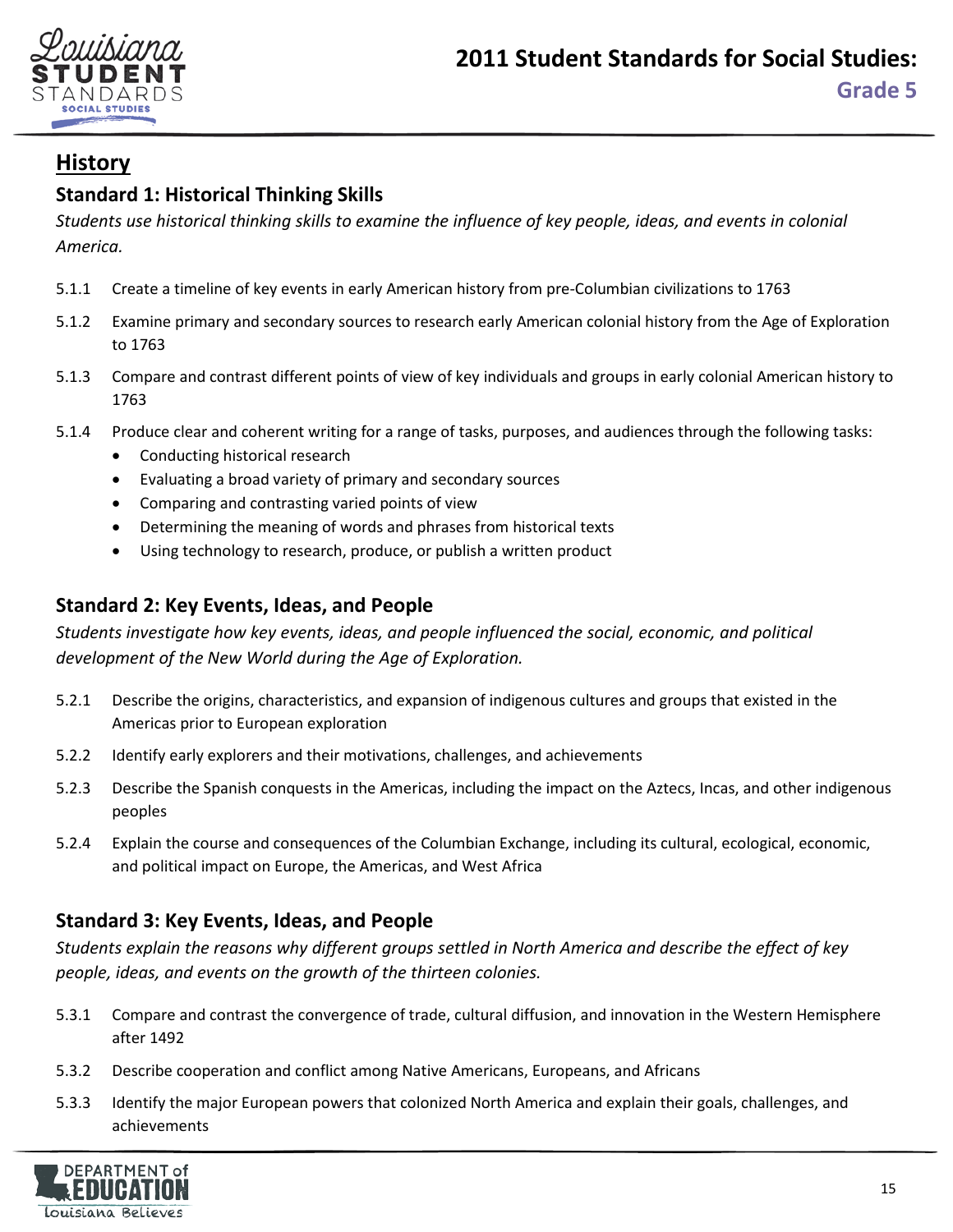

- 5.3.4 Compare and contrast religious groups that settled colonial America and examine the role of religion in colonial communities
- 5.3.5 Evaluate the motives that led to the establishment of the thirteen colonies
- 5.3.6 Explain and give examples of how Native Americans, Europeans, and free and enslaved Africans adapted to living in the New England colonies, the Middle colonies, and the Southern colonies
- 5.3.7 Describe the impact of key people, ideas, and events that led to the French and Indian War

# **Geography**

#### **Standard 4: Geography Skills**

*Students use geography skills to analyze and interpret maps and explain how physical geography influences historical events.* 

- 5.4.1 Differentiate between various types of maps using characteristics, functions, and applications
- 5.4.2 Analyze a map using a variety of tools
- 5.4.3 Analyze maps from the Age of Exploration to 1763

#### **Standard 5: Culture and Environment**

*Students examine how the physical environment influenced the cultural development of colonial America.*

- 5.5.1 Describe ways in which location and environment influenced the settlements and land use in colonial America
- 5.5.2 Identify natural resources used by people of colonial America and describe the impact of human action on the physical environment

## **Civics**

## **Standard 6: Purposes, Foundation, and Structure**

*Students investigate different types of government to understand their influence on the development of government in colonial America.*

- 5.6.1 Compare and contrast the different types of government in colonial America that influenced the development of the United States
- 5.6.2 Summarize the key ideas that influenced the development of colonial governments and their influence on the growth of American democracy

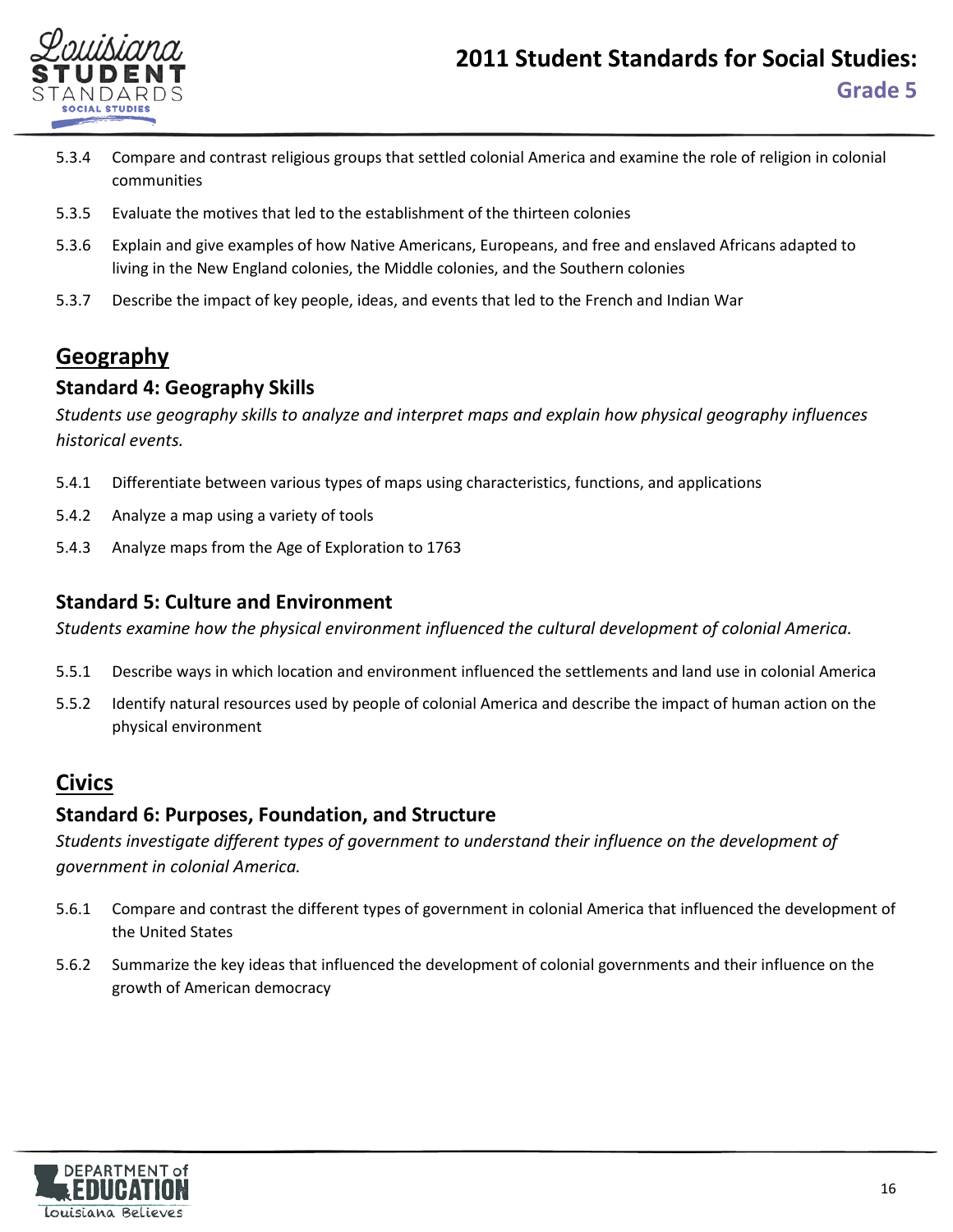

## **Standard 7: Civic Literacy**

*Students will examine the role of the citizen in government.* 

5.7.1 Investigate basic rights and responsibilities of citizens in present-day government

## **Economics**

#### **Standard 8: Resources**

*Students examine the economic motivations that led to the European exploration and settlement of the Americas.*

5.8.1 Cite evidence of the economic motivations for European exploration and settlement in the Americas using economic concepts such as *supply and demand* and *scarcity*

#### **Standard 9: Interdependence**

*Students analyze key events that affected trade and exchange in colonial America.*

- 5.9.1 Describe trade between the Americas, Western Europe, and Western Africa during the colonial period
- 5.9.2 Analyze the differences in the economies of the New England colonies, Middle colonies, and the Southern colonies

#### **Standard 10: Decision-Making**

*Students investigate how key British economic policies influenced the thirteen colonies.* 

5.10.1 Explain the reasons for the French and Indian War and the economic effects of British policy on colonial America

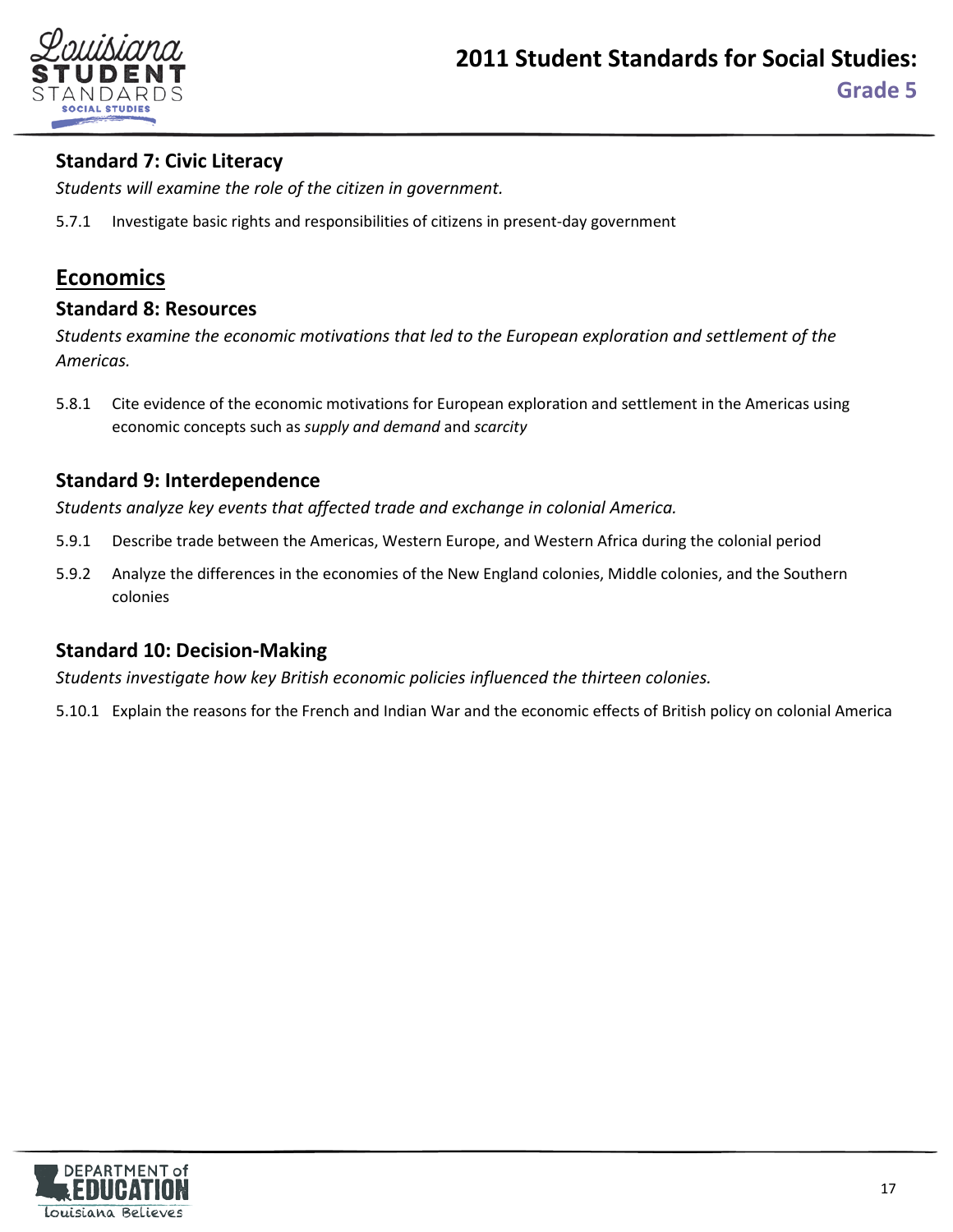



## <span id="page-17-0"></span>**Standard 1: Historical Thinking Skills**

*Students use historical thinking skills to examine the ancient world and its influence on the development of modern civilization.*

- 6.1.1 Produce clear and coherent writing for a range of tasks, purposes, and audiences by completing the following tasks:
	- Conducting historical research
	- Evaluating a broad variety of primary and secondary sources
	- Comparing and contrasting varied points of view
	- Determining the meaning of words and phrases from historical texts
	- Using technology to research, produce, or publish a written product
- 6.1.2 Construct and interpret a parallel timeline of key events in the ancient world
- 6.1.3 Analyze information in primary and secondary sources to address document-based questions
- 6.1.4 Identify and compare measurements of time in order to understand historical chronology

#### **Standard 2: Key Events, Ideas, and People**

*Students examine key historical events, ideas, and people that contributed to the growth of civilizations from ancient times through the Middle Ages and led to the development of the modern world.*

- 6.2.1 Analyze the relationship between geographical features and early settlement patterns using maps and globes
- 6.2.2 Examine how the achievements of early humans led to the development of civilization
- 6.2.3 Describe the characteristics and achievements of the ancient river civilizations of Mesopotamia, Egypt, Indus Valley, and China
- 6.2.4 Describe the development of the Greek city-state, the culture and achievements of Athens and Sparta, and the impact of Alexander the Great's conquests on the spread of Greek culture
- 6.2.5 Describe the characteristics of Roman civilization; its cultural, political, and technological achievements; and its influence on other later cultures
- 6.2.6 Analyze the origin and spread of major world religions as they developed throughout history
- 6.2.7 Summarize key features of ancient West African kingdoms (Ghana, Mali, and Songhai)
- 6.2.8 Identify key characteristics of Chinese dynasties' political, economic, and social structures
- 6.2.9 Describe the characteristics, significance, and influences of feudalism, the Crusades, and the growth of towns and cities through trade and commerce during the Middle Ages
- 6.2.10 Examine the significance of the people and ideas that influenced the Renaissance in Europe

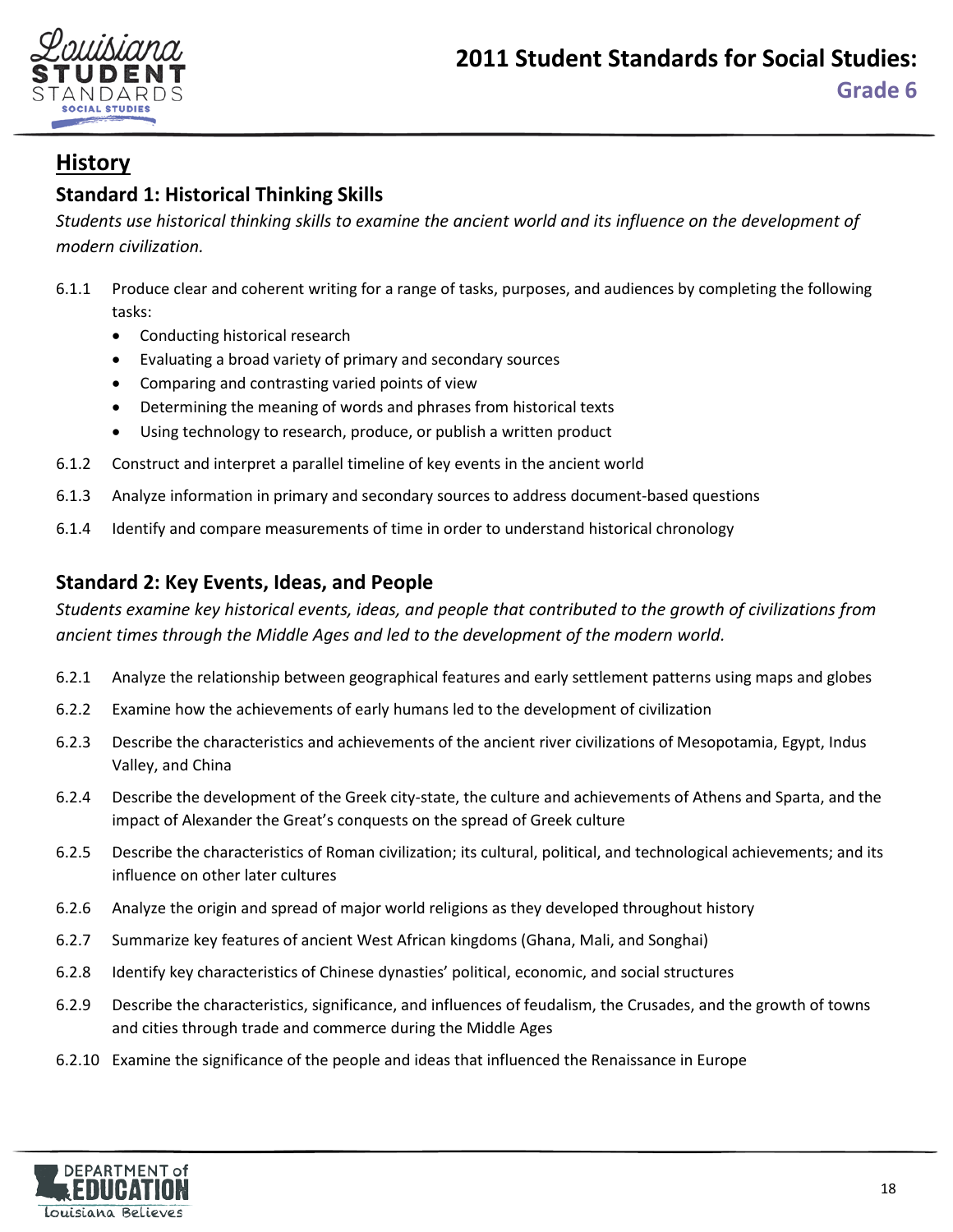

# **Geography**

## **Standard 3: Geography Skills**

*Students examine the major physical and political features that influenced world history using maps, charts, graphs, and tools of technology.*

- 6.3.1 Identify and label major lines of latitude and longitude using a world map or globe to determine climate zones and time zones
- 6.3.2 Plot coordinates of latitude and longitude to determine location or change of location
- 6.3.3 Compare and contrast physical and political boundaries of civilizations, empires, and kingdoms using maps and globes
- 6.3.4 Determine world migration patterns and population trends by interpreting maps, charts, and graphs

## **Standard 4: Culture and Environment**

*Students identify and analyze the influence of the environment on migration, cultural diffusion, and human settlement in world history.*

- 6.4.1 Identify and describe physical features and climate conditions that contributed to early human settlement in regions of the world
- 6.4.2 Explain how world migration patterns and cultural diffusion influenced human settlement
- 6.4.3 Explain the connection between physical geography and its influence on the development of civilization

## **Civics**

## **Standard 5: Government: Foundation and Structure**

*Students examine the influence of the structure, function, and origin of democracy.*

- 6.5.1 Describe the essential elements of Greek city-state government that influenced the development of democracy
- 6.5.2 Describe the government of the Roman Republic and how it influenced the development of democracy

## **Economics**

#### **Standard 6: Resources and Interdependence**

*Students explain how resources and interdependence influenced economic growth in the ancient world.*

- 6.6.1 Explain the impact of job specialization in the development of civilizations
- 6.6.2 Analyze the progression from barter exchange to monetary exchange
- 6.6.3 Describe the economic motivation for expanding trade and territorial conquests in world civilizations using economic concepts
- 6.6.4 Explain how the development of trade and taxation influenced economic growth in the ancient world

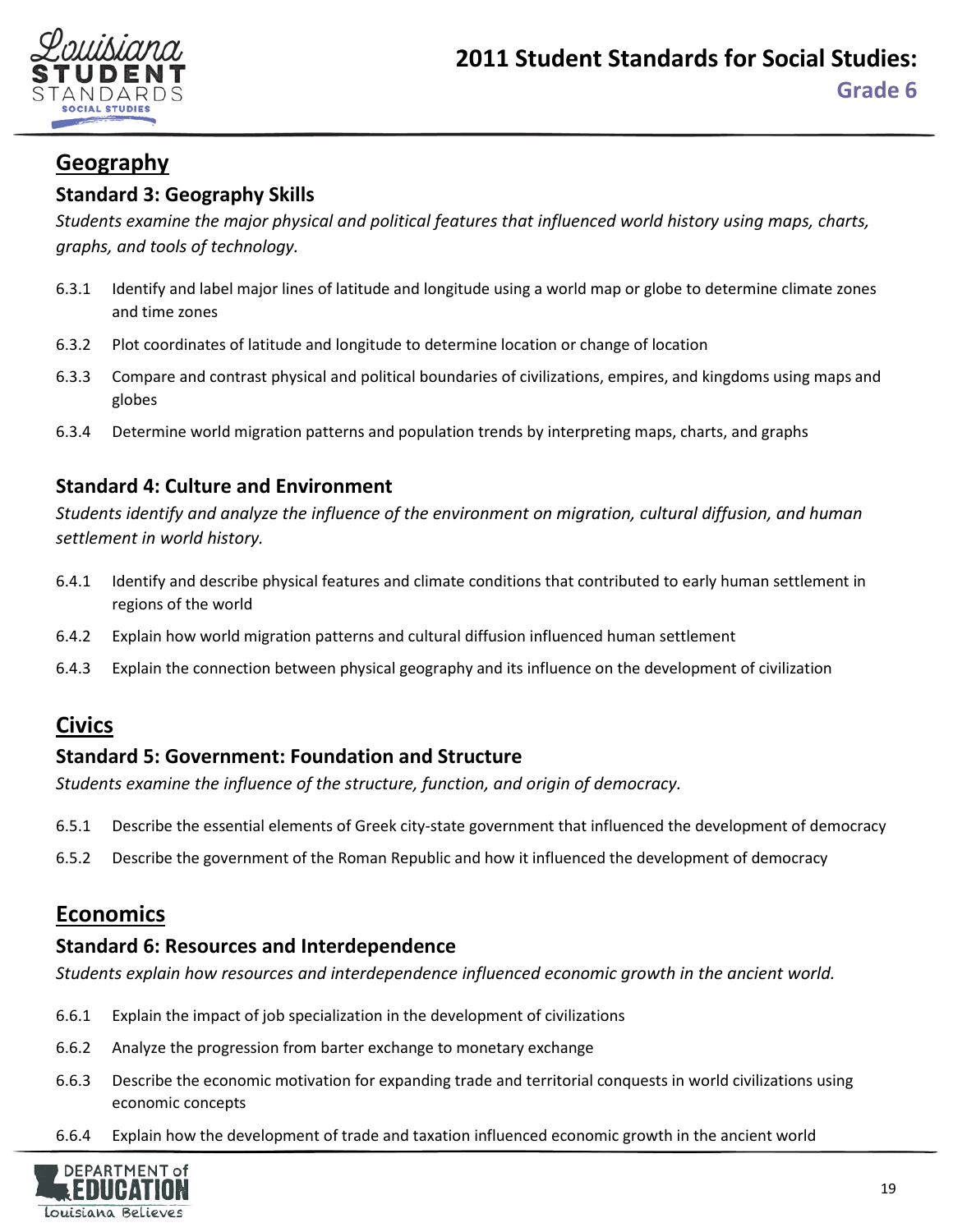



## <span id="page-19-0"></span>**Standard 1: Historical Thinking Skills**

*Students use information and concepts to interpret, analyze, and draw conclusions about United States history from 1763–1877.*

- 7.1.1 Produce clear and coherent writing for a range of tasks, purposes, and audiences by completing the following tasks:
	- Conducting historical research
	- Evaluating a broad variety of primary and secondary sources
	- Comparing and contrasting varied points of view
	- Determining the meaning of words and phrases from historical texts
	- Using technology to research, produce, or publish a written product
- 7.1.2 Explain patterns and recurring themes in United States history
- 7.1.3 Analyze the causes and effects of key events and ideas in the development of the United States
- 7.1.4 Interpret and construct timelines of key events, people and ideas
- 7.1.5 Analyze primary and secondary sources to answer questions related to United States history

### **Standard 2: Revolution and the New Nation**

*Students analyze the impact of key events, ideas, and people on the economic, political, and social development of the United States from 1763–1800.*

- 7.2.1 Identify and describe the impact of key events, ideas, and people that led to the American Revolution
- 7.2.2 Analyze important turning points and major developments of the American Revolution
- 7.2.3 Evaluate the development of the United States government from the First Continental Congress through the ratification of the United States Constitution
- 7.2.4 Describe the major political and economic events, and policies of the Washington and Adams presidencies

## **Standard 3: The Expanding Nation**

*Students analyze the impact of key events, ideas, and people on the economic, political, and social development of the United States from 1800–1850.*

- 7.3.1 Analyze political, social, and economic factors that led to westward expansion from 1800–1850
- 7.3.2 Identify and explain foreign policy developments between the United States and other nations from 1800–1850
- 7.3.3 Examine the motivations and influence of major American reform movements during the 19th century
- 7.3.4 Compare and contrast the political, social, and economic development of the different regions of the United States

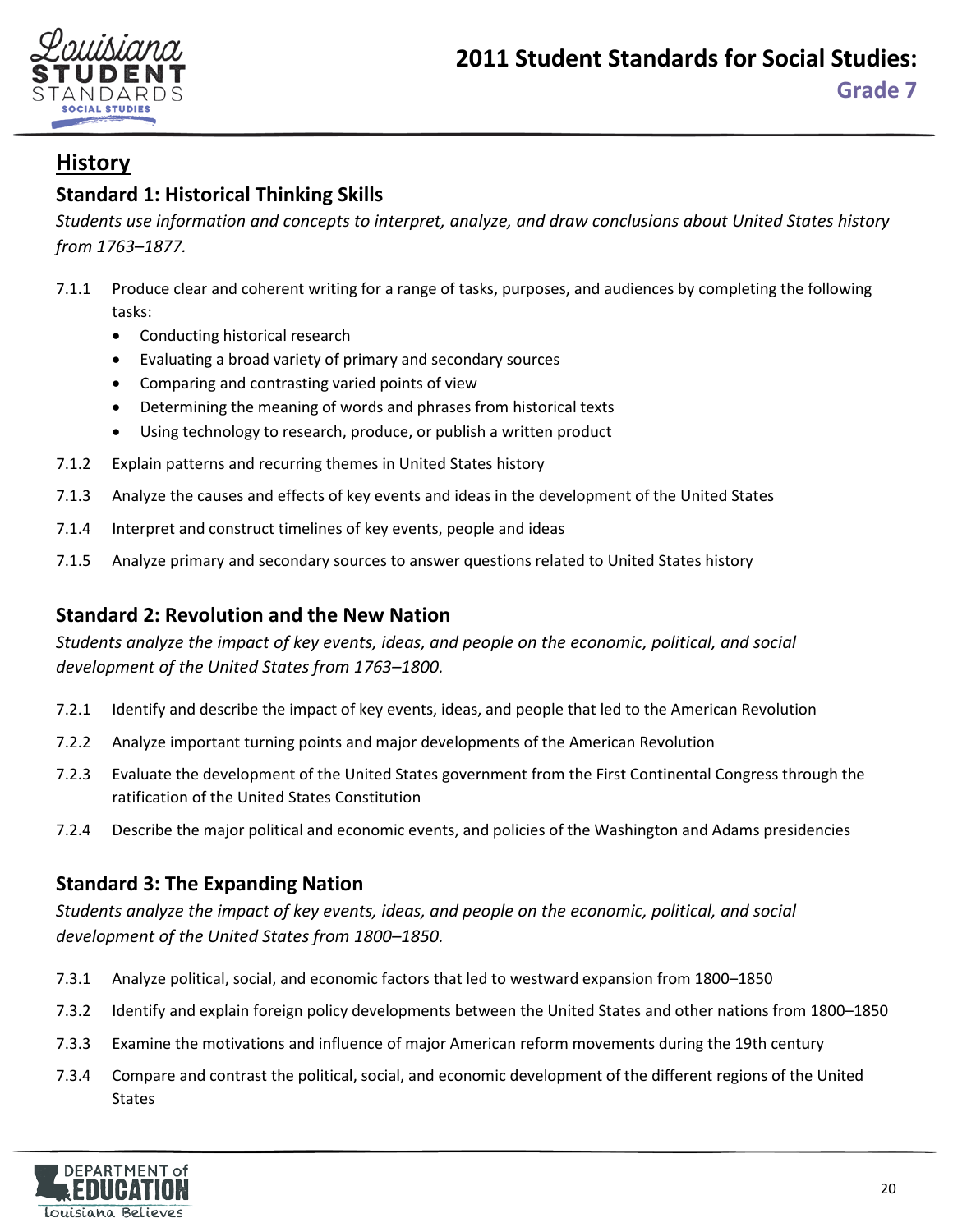

7.3.5 Explain reasons for the expansion of slavery in the South after 1800 and describe the life of enslaved African Americans, and their responses to slavery

### **Standard 4: War and Reconstruction**

*Students analyze key people, events, and ideas which led to the Civil War and Reconstruction.*

- 7.4.1 Identify and describe the role of the election of Abraham Lincoln and other key events, ideas, and people, which led to the Civil War
- 7.4.2 Analyze important turning points and major developments during the Civil War
- 7.4.3 Describe long-term and short-term outcomes of Reconstruction

## **Geography**

#### **Standard 5: Geography Skills**

*Students analyze physical and political geography that influenced the growth of the United States from 1763– 1877 using maps, charts, graphs, databases, and other technological tools.*

- 7.5.1 Analyze the physical and political features of the United States
- 7.5.2 Create maps, charts, and graphs of the United States from 1763–1877
- 7.5.3 Analyze historical maps, charts, and graphs of the United States from 1763–1877

#### **Standard 6: Immigration and Cultural Diversity**

*Students examine patterns of migration, immigration, and land use that influenced the cultural development of the United States from 1763–1877.*

- 7.6.1 Analyze settlement patterns of racial and ethnic groups in the United States from 1763–1877
- 7.6.2 Describe motivations of immigrants to the United States from 1763–1877 and the obstacles they faced
- 7.6.3 Analyze patterns, motivations, and the impact of rural and urban migration in the United States from 1763–1877
- 7.6.4 Explain how differences in land use influenced cultural characteristics among regions in the United States from 1763–1877

#### **Standard 7: Environment**

*Students identify and describe how physical environments influenced the economic, political, and cultural development of the United States from 1763–1877.*

7.7.1 Explain how Americans adapted and transformed various physical environments in the United States to expand its growth and influence

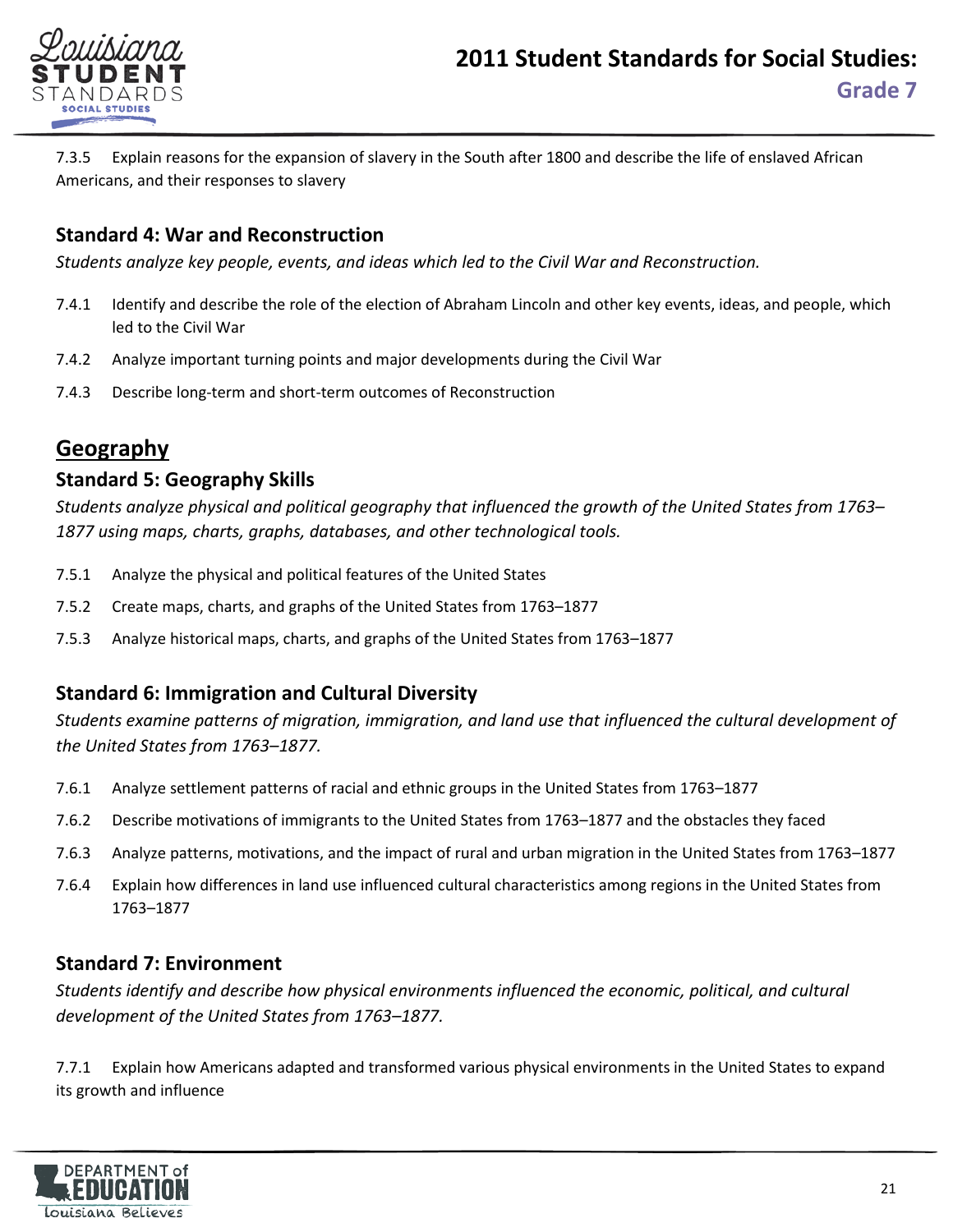

## **Civics**

## **Standard 8: Government: Purposes, Foundation, and Structure**

*Students understand the purposes, foundation, and structure of the United States government.*

- 7.8.1 Evaluate the major purposes of government according to the Preamble to the Constitution of the United States
- 7.8.2 Differentiate between various forms of government
- 7.8.3 Explain how key ideas expressed in historical documents influenced the formation of U.S. government
- 7.8.4 Evaluate the principles of government embodied in the United States Constitution
- 7.8.5 Describe the structure and powers of the three branches of the federal government
- 7.8.6 Illustrate how a bill becomes a law at the federal level
- 7.8.7 Describe the process used to amend the Constitution
- 7.8.8 Examine how key legislation and court decisions influenced the course of United States history from 1763–1877
- 7.8.9 Explain how federal officials are elected or appointed

#### **Standard 9: Global Awareness**

*Students develop an understanding of United States foreign policy from 1763–1877 by evaluating the influence of key historic events, people, and ideas.*

- 7.9.1 Compare and contrast political divisions of the world from 1763–1877
- 7.9.2 Explain various ways nations interact and the impact of these interactions from 1763–1877
- 7.9.3 Explain how United States foreign policy was developed and carried out from 1781–1877

#### **Standard 10: Civic Literacy**

*Students examine the roles, rights, and responsibilities of citizenship in order to develop civic literacy.*

- 7.10.1 Describe the influences on and the development and expansion of individual rights and freedoms
- 7.10.2 Identify and describe ways in which citizens influence change in a democratic society
- 7.10.3 Explain the duties and responsibilities of United States citizens
- 7.10.4 Describe the qualifications or requirements for United States citizenship
- 7.10.5 Describe the development and roles of political parties and special interest groups in the United States from 1787–1877

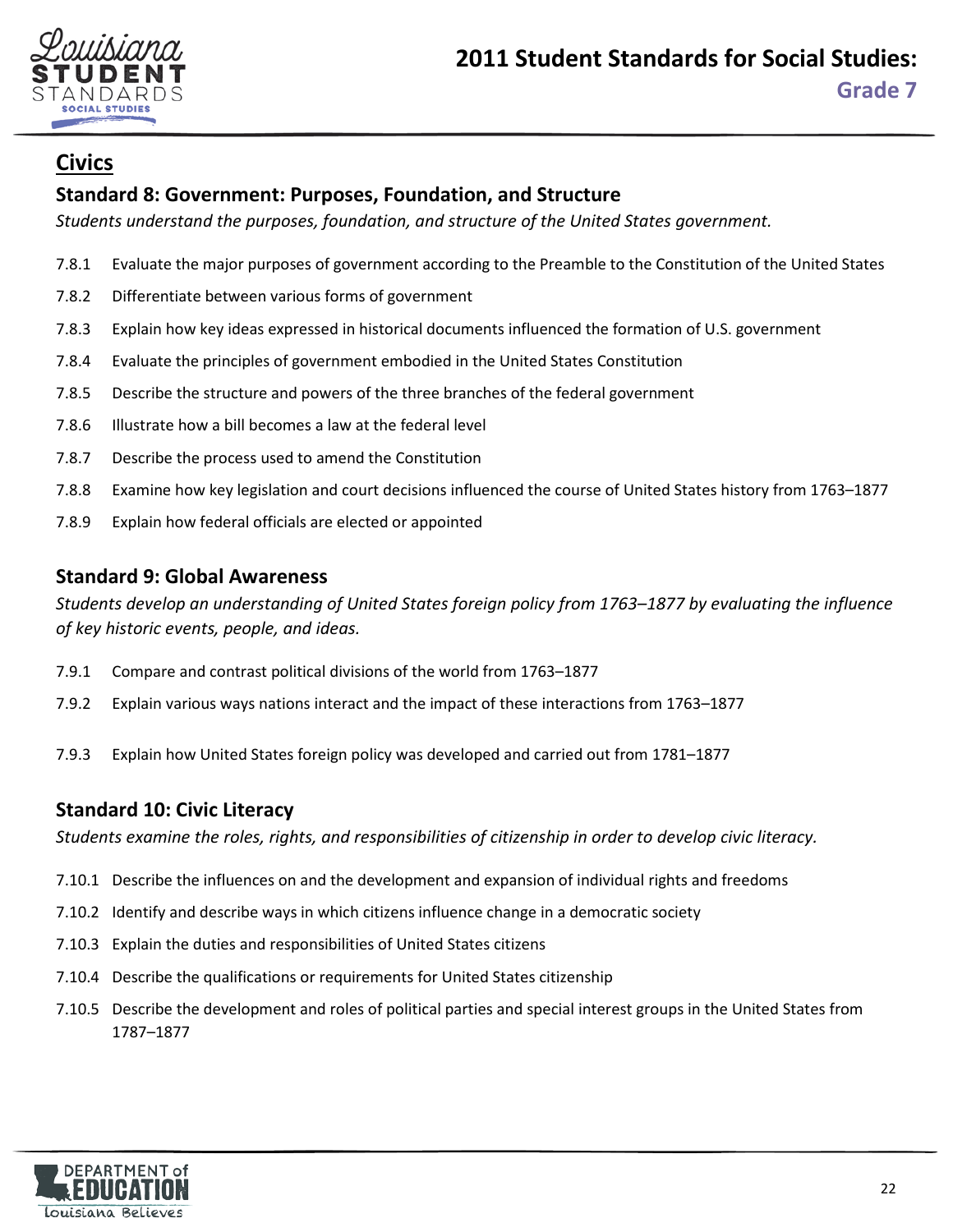

## **Economics**

## **Standard 11: Resources, Interdependence, and Decision-Making**

*Students examine the development and interdependence of the United States economy from 1763–1877.*

- 7.11.1 Explain how the demand for resources and the development of technology influenced economic diversity in the United States
- 7.11.2 Explain how economic interdependence developed between regions of the United States and with foreign countries
- 7.11.3 Describe government policies that influenced the United States economy

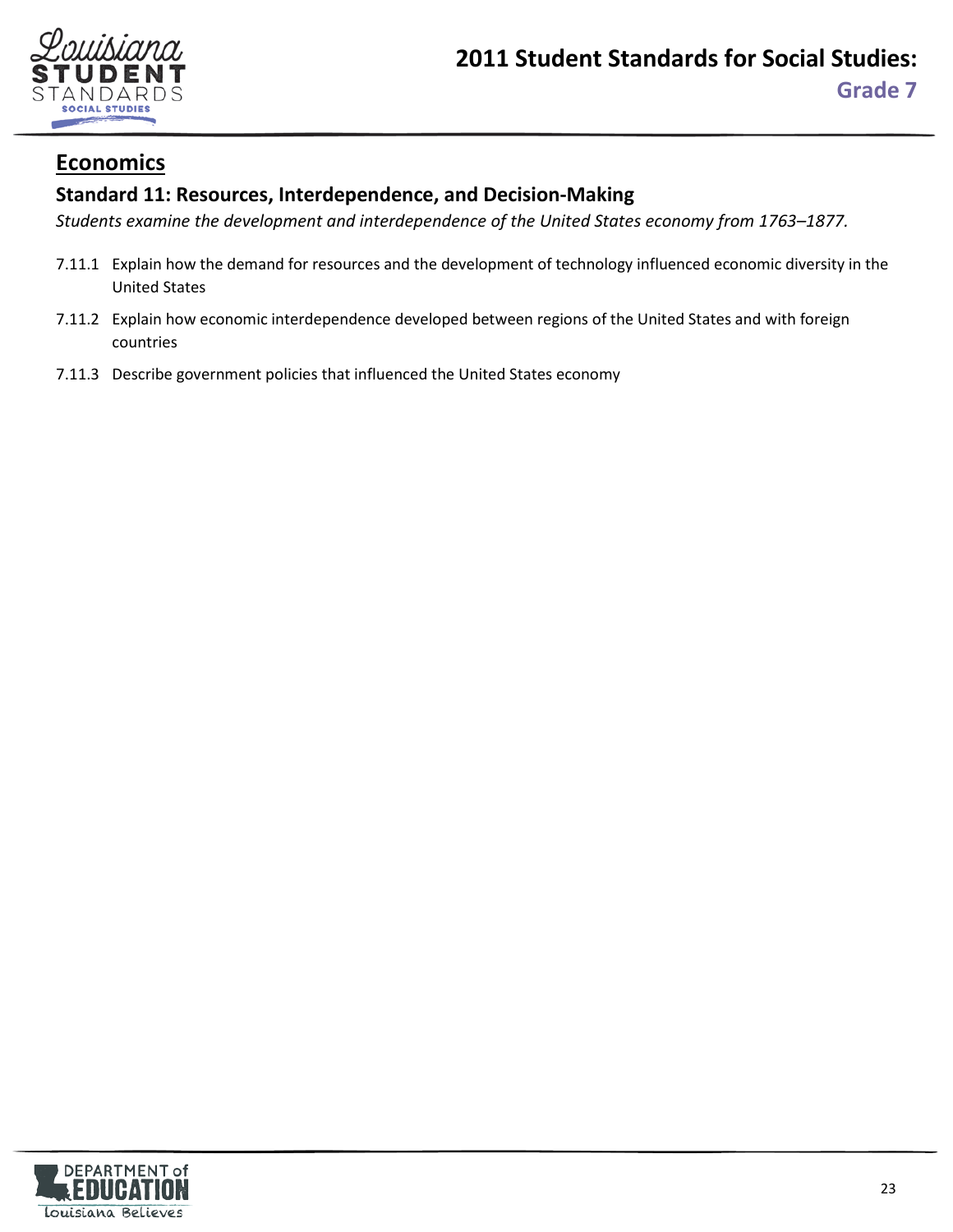

## <span id="page-23-0"></span>**Standard 1 – Historical Thinking Skills**

*Students use information and concepts to analyze, interpret, and draw conclusions from historical events.*

8.1.1 Produce clear and coherent writing for a range of tasks, purposes, and audiences by:

- Conducting historical research
- Evaluating a broad variety of primary and secondary sources
- Determining the meaning of words and phrases from historical texts
- Recognizing varied points of view within historical context
- 8.1.2 Construct and interpret a timeline of key events in Louisiana history and describe how they connect to United States and world events

## **Standard 2 – Key Events, Ideas and People**

*Students analyze how the contributions of key events, ideas, and people influenced the development of modern Louisiana*

- 8.2.1 Describe the contributions of explorers and early settlement groups to the development of Louisiana
- 8.2.2 Explain the importance of the Mississippi River as it relates to historical events throughout Louisiana's history
- 8.2.3 Analyze push-pull factors for migration/settlement patterns of Louisiana's inhabitants from French colonization to statehood in 1812
- 8.2.4 Explain how differences and similarities among ethnic groups in colonial Louisiana contributed to cooperation and conflict
- 8.2.5 Analyze causes and effects of major events and evaluate their impact on the growth and development of Louisiana
- 8.2.6 Identify and describe economic, social, and political characteristics of Louisiana during the Antebellum/plantation economy, the Civil War, and the Reconstruction eras
- 8.2.7 Explain major social, political, and economic changes that affected Louisiana during the Progressive, Great Depression, and Huey Long eras
- 8.2.8 Investigate and describe the impact of World War II on Louisiana's social, political, and economic systems
- 8.2.9 Describe the Civil Rights movement in Louisiana and analyze how it changed the course of Louisiana's history
- 8.2.10 Predict ways in which Louisiana will continue to grow toward economic, cultural, and political diversity in the  $21<sup>st</sup>$  century

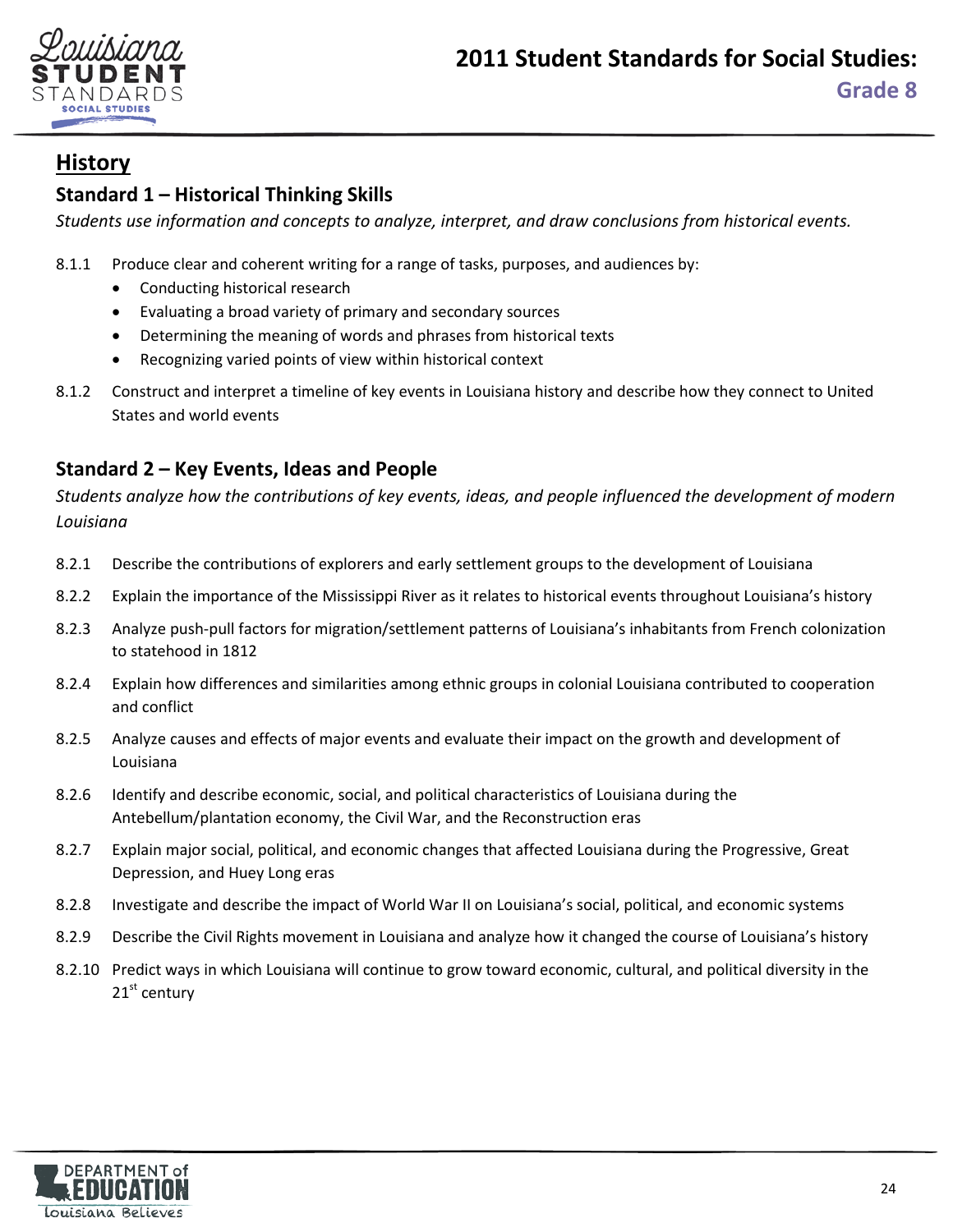

# **Geography**

## **Standard 3 – Geography Skills**

*Students develop spatial understanding through the study of location, distance, direction, pattern, shape, and arrangement.*

- 8.3.1 Locate and describe the physical and political features of Louisiana
- 8.3.2 Use maps, charts, and diagrams to ask and answer questions about Louisiana's geographic features
- 8.3.3 Apply knowledge of geography skills and terms to:
	- create maps and diagrams
	- plot latitude and longitudinal coordinates
	- read and interpret a map
	- use a map to compare Louisiana's time zone in relation to time zones around the world

## **Standard 4 – Culture**

*Students analyze the relationships between cultural groups and physical features of Louisiana.*

- 8.4.1 Analyze how the physical features and natural resources of Louisiana affected the migration patterns of cultural groups
- 8.4.2 Describe the causes and effects of cultural diffusion and its impact on diversity in early Louisiana
- 8.4.3 Explain ways in which inventions and technological advances have affected Louisiana's culture

#### **Standard 5 – Environment**

*Students analyze the effects of the environment on people and places in Louisiana.*

- 8.5.1 Describe how natural phenomena impact the physical environment of Louisiana
- 8.5.2 Analyze and predict consequences of environment modifications on Louisiana and its inhabitants

# **Civics**

## **Standard 6 – Government: Purposes, Foundation, and Structure**

*Students examine the foundation, structure, and purposes of Louisiana government and the correlations between local, state, and federal governments.*

- 8.6.1 Compare the foundation, function, and powers of the Louisiana and United States Constitutions
- 8.6.2 Compare and contrast the preambles of the Louisiana and United States Constitutions
- 8.6.3 Describe the role of various forms of local government in Louisiana

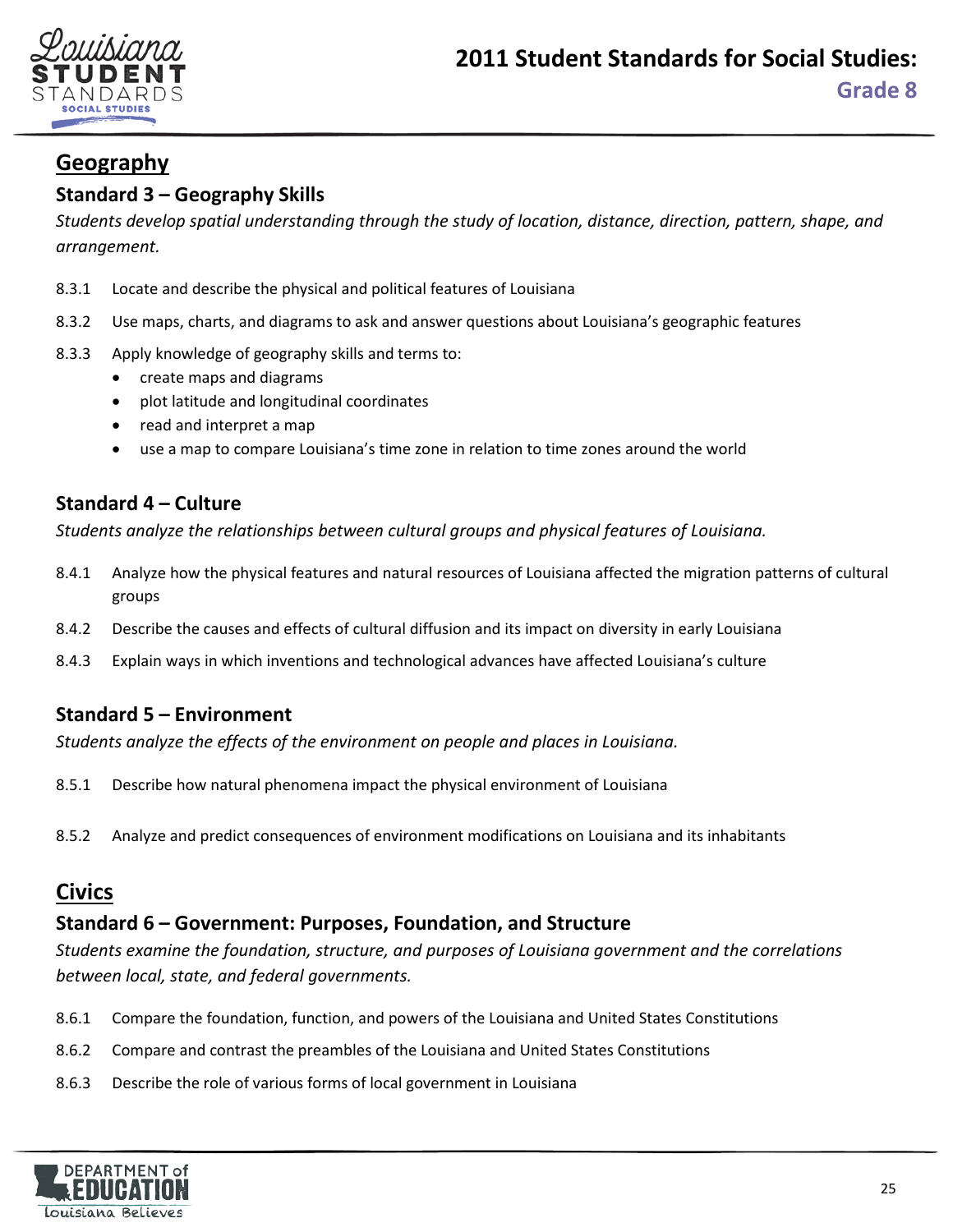

#### **Standard 7 – Global Awareness**

*Students interpret the role of Louisiana in a global society.*

- 8.7.1 Explain how the United States and world foreign policy have affected Louisiana
- 8.7.2 Evaluate the role and importance of Louisiana ports and products in the international economy

#### **Standard 8 – Civic Literacy**

*Students examine the rights and responsibilities of Louisiana citizens that enable them to become informed participants in civic life.*

- 8.8.1 Describe ways in which citizens can organize, monitor, or influence government and politics at the local, state, and national levels
- 8.8.2 Explain the importance of being an informed citizen on public issues, recognizing propaganda, and knowing the voting issues

## **Economics**

#### **Standard 9 – Resources**

*Students analyze Louisiana's natural, human, and capital resources and their connection to the past and present economy.*

- 8.9.1 Analyze the role of specialization in Louisiana's economy
- 8.9.2 Apply the laws of supply and demand to demonstrate the effects on Louisiana products and resources
- 8.9.3 Analyze and explain factors affecting the production and allocation of goods and services in Louisiana, the United States, and the world

#### **Standard 10 – Interdependence and Decision Making**

*Students use economic knowledge and skills to make decisions as individuals, families, groups, or businesses in the interdependent and changing state, nation, and world.*

- 8.10.1 Analyze how scarcity of resources affects the choices of individuals and communities
- 8.10.2 Explain choice/trade-offs, cost/benefits, and opportunity costs related to making personal economic decisions
- 8.10.3 Describe historical factors influencing the economic growth, interdependence, and development of Louisiana
- 8.10.4 Explain the impact of inflation and unemployment on different groups
- 8.10.5 Use a variety of resources to research and present findings about education and training for jobs and careers

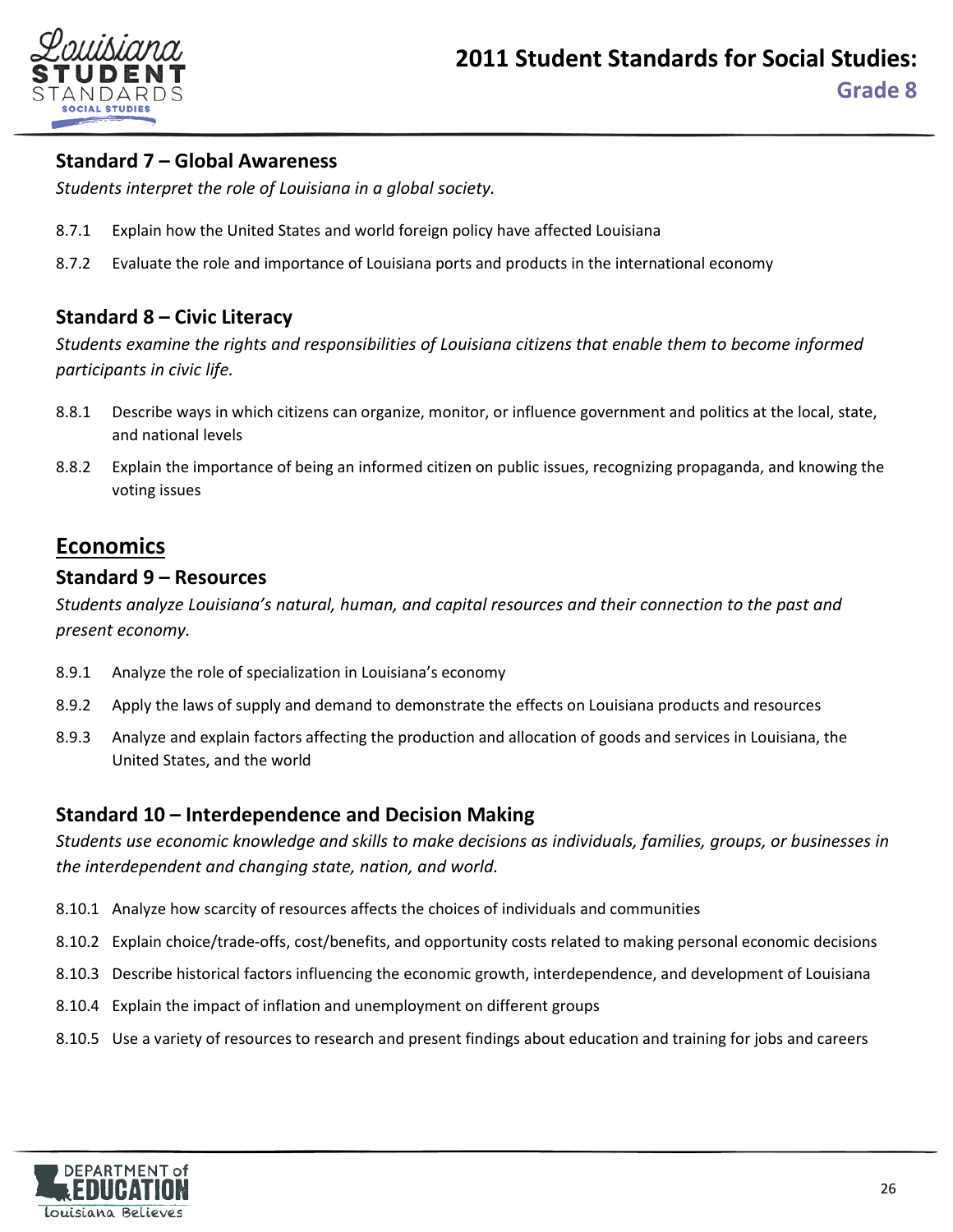

# <span id="page-26-0"></span>**Geography**

## **Standard 1 – World in Spatial Terms and Uses of Geography**

*Students organize information and solve geographic problems using geographical tools, representations, and technologies.*

- WG.1.1 Describe the impact of technology on the study of geography and gather geographic information using technological tools
- WG.1.2 Explain Earth's grid system, using latitude and longitude to locate key places and to answer geographic questions about that place
- WG.1.3 Compare and contrast various types of maps and map projections and evaluate distortions associated with each map projection
- WG.1.4 Use geographic representations to locate the world's continents, major landforms, major bodies of water and major countries and to solve geographic problems

## **Standard 2 – Physical Systems**

*Students answer geographic questions about Earth's physical systems to explain ecosystems and natural processes.*

- WG.2.1 Describe and categorize elements of the natural environment as belonging to one of the four components of Earth's physical systems: atmosphere, lithosphere, biosphere, or hydrosphere
- WG.2.2 Identify and locate world climate regions and evaluate the impact of the Earth/Sun relationship, ocean currents, wind currents, and elevation on each climate region
- WG.2.3 Compare and contrast regions of the world by analyzing the plant and animal life indigenous to the region (ecosystems)
- WG.2.4 Explain and give examples of natural and human processes that shape Earth's surface and identify specific locations where these processes occur

## **Standard 3 – Region**

*Students examine the unifying characteristics of a given region and determine the challenges and opportunities created by the development of that region.*

- WG.3.1 Analyze how cooperation, conflict, and self-interest impact the cultural, political, and economic regions of the world and relations between nations
- WG.3.2 Determine the unifying characteristics that regions possess and explain changes that they have experienced over time
- WG.3.3 Explain how human and physical characteristics facilitate or hinder regional interactions

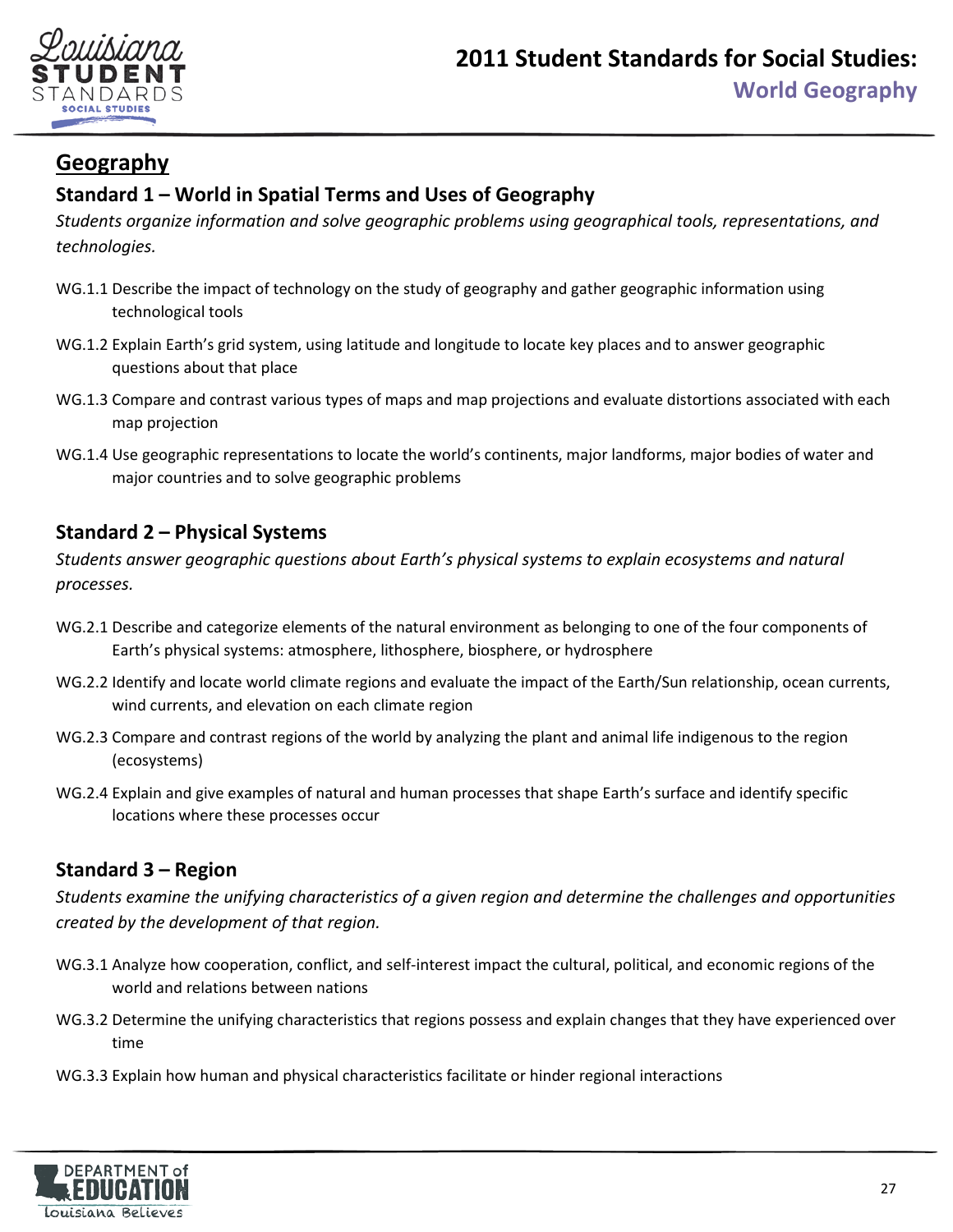

#### **Standard 4 – Place**

*Students will identify the physical and cultural characteristics of a particular location and investigate changes to it over time.*

- WG.4.1 Determine the physical and human characteristics that comprise the identity of a given place
- WG.4.2 Analyze the distinguishing physical characteristics of a given place to determine their impact on human activities
- WG.4.3 Identify and analyze distinguishing human characteristics of a given place to determine their influence on historical events
- WG.4.4 Evaluate the impact of historical events on culture and relationships among groups
- WG.4.5 Examine the relationship between social, economic, and government systems and describe how each system has changed a given place over time

#### **Standard 5 – Human Systems**

*Students examine the movement of human populations, information, ideas, and goods throughout history and its impact on human settlement and the economies of various countries.* 

- WG.5.1 Describe and classify reasons for human migration in terms of push or pull factors to determine the changes and similarities in these factors over time
- WG.5.2 Use population pyramids, geographic data and maps to analyze the current impact of population growth and to predict future population trends
- WG.5.3 Describe and illustrate specific examples of economic interdependence in various regions
- WG.5.4 Determine the factors that contribute to a country's standard of living
- WG.5.5 Explain how changes in technology have contributed to the spread of ideas and information throughout the world

#### **Standard 6 – Environment and Society**

*Students analyze ways in which humans adapt to, modify, and depend upon Earth's physical environment.*

- WG.6.1 Describe technological advances that have allowed humans to modify the environment and analyze the impact of these advances on the environment
- WG.6.2 Identify challenges posed by the physical environment and evaluate strategies that will allow humans to more effectively deal with these challenges
- WG.6.3 Analyze the distribution of resources and describe their impact on human systems (past, present, and future)
- WG.6.4 Assess the role of government and business in preserving or consuming natural resources and protecting or destroying the physical environment

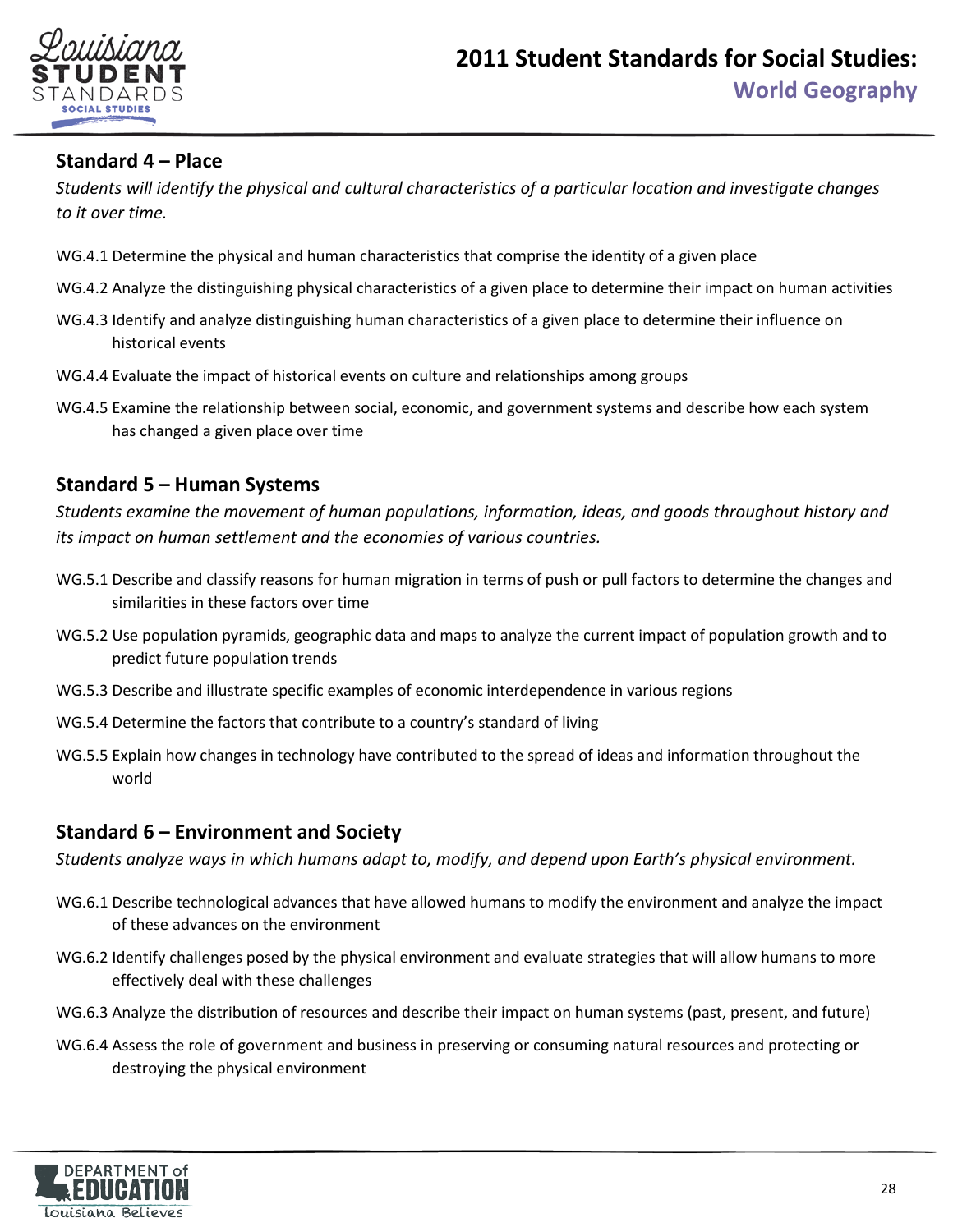

## <span id="page-28-0"></span>**Civics**

## **Standard 1 – Foundations of American Government**

*Students investigate the principles that influenced the Founding Fathers of the United States to create a constitutional federal republic.*

- C.1.1 Describe reasons why government is necessary, explaining competing ideas about the role of government in society
- C.1.2 Compare and contrast the structure and leadership of different forms of government in various nations
- C.1.3 Analyze the influence of the Magna Carta, English common law, and the English Bill of Rights in creating a limited form of government in the United States
- C.1.4 Explain the influence of Enlightenment philosophers, the Great Awakening, and the American Revolution on the American founding documents
- C.1.5 Explain the issues involved in various compromises or plans leading to the creation of the United States Constitution
- C.1.6 Analyze the underlying principles and concepts embodied in primary documents that influenced the creation of the United States Constitution

#### **Standard 2 – Structure and Purposes of Government**

*Students explain the structure, roles, and responsibilities of the United States government.*

- C.2.1 Analyze ways in which the purposes of the United States government, as defined in the United States Constitution, are achieved
- C.2.2 Describe the structure and functions of the federal government as stated in the United States Constitution
- C.2.3 Explain the distribution of powers, responsibilities, and limits on the United States government
- C.2.4 Cite the qualifications, terms of office, roles, and duties for appointed and elected officials
- C.2.5 Explain the processes and strategies of how a bill becomes a law at the federal level
- C.2.6 Differentiate between loose and strict constructionist interpretation of the Constitution by examining the meaning and implications of the Bill of Rights and subsequent amendments
- C.2.7 Explain the role of regulatory and independent government agencies in American society
- C.2.8 Compare and contrast the functions of various state and local governments in terms of tax code, political structure, and election procedures

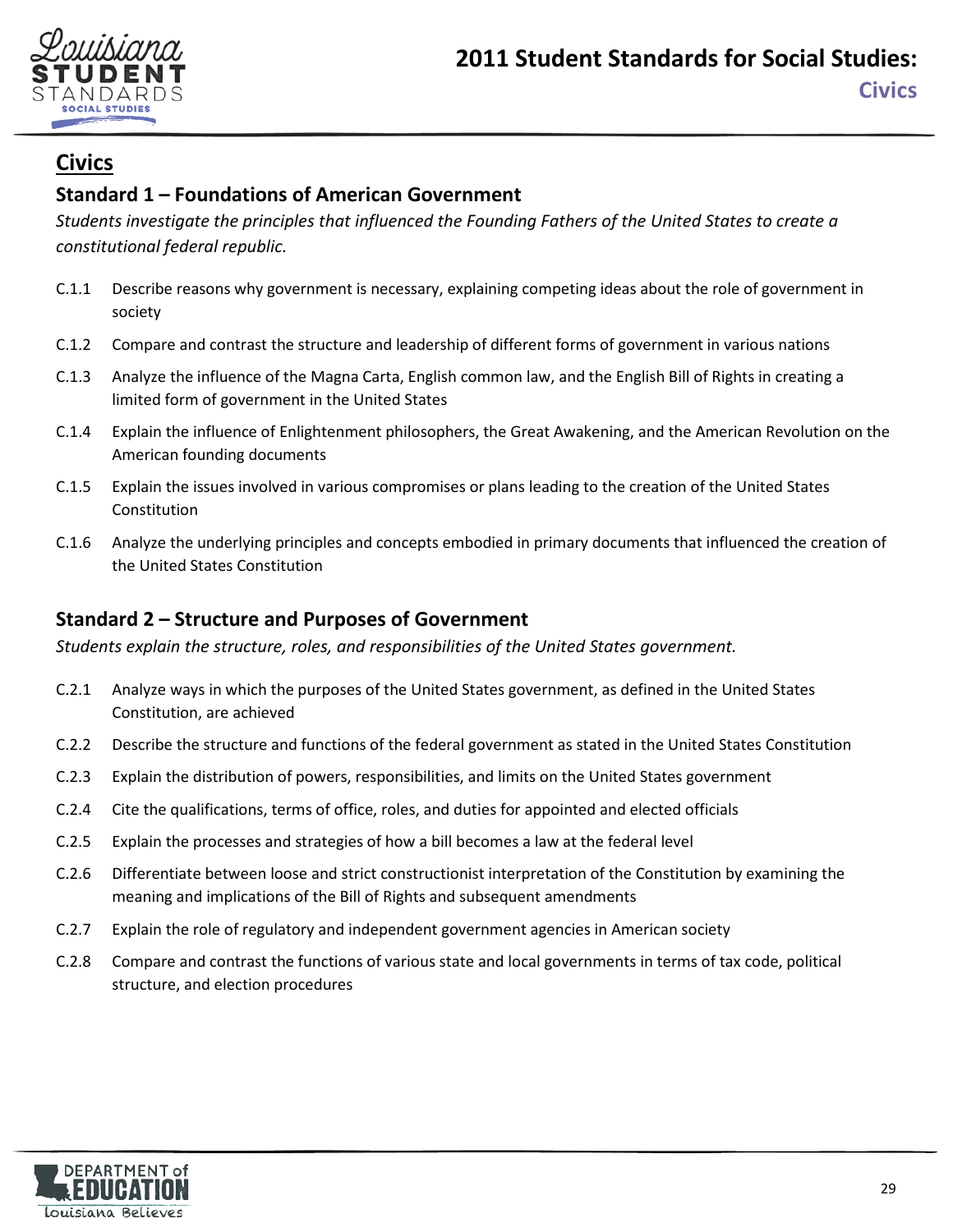

## **Standard 3 – Roles of United States Foreign Policy**

*Students analyze the relationships between the United States and other nations and evaluate the role of the United States in foreign diplomacy and international trade.*

- C.3.1 Evaluate the five basic goals of United States foreign policy and explain the role of government in their implementation
- C.3.2 Examine the ways that nations work to cooperate with international organizations politically and economically
- C.3.3 Assess the extent to which United States foreign policy, domestic policy, constitutional principles, economic behaviors, and culture affect relations with other nations
- C.3.4 Describe ways in which ideas, events, and policies of other nations impact the United States

## **Standard 4 – Functions of Government**

*Students analyze and critique how the levels of government generate and allocate revenues to carry out the functions of government.*

- C.4.1 Describe the elements of United States domestic policy
- C.4.2 Explain how government is financed
- C.4.3 Evaluate various forms of taxes at each level of government based on principle, incidence, and type
- C.4.4 Describe the major revenue and expenditure categories and their respective proportions of local, state, and federal budgets
- C.4.5 Predict how federal spending and taxation affect budget deficits and surpluses and the national debt
- C.4.6 Evaluate government programs by their cost and benefits to society
- C.4.7 Explain how macroeconomic policies of the Federal Reserve System and the federal government affect American citizens
- C.4.8 Describe the Federal Reserve System, its functions, and its role in the United States economy

## **Standard 5 – Role of the Citizen in American Democracy**

*Students examine how citizens can participate responsibly and effectively in American civic and political life.*

- C.5.1 Distinguish between personal, political, and economic rights of citizenship
- C.5.2 Differentiate between civic duties and responsibilities, including various forms of civic participation
- C.5.3 Describe how civil rights have evolved over time to include diverse groups of citizens
- C.5.4 Evaluate the role of the media and public opinion in American politics, including the use and effects of propaganda techniques
- C.5.5 Analyze the effects of campaigns, campaign finance, elections, the Electoral College, and the United States census in the American political system

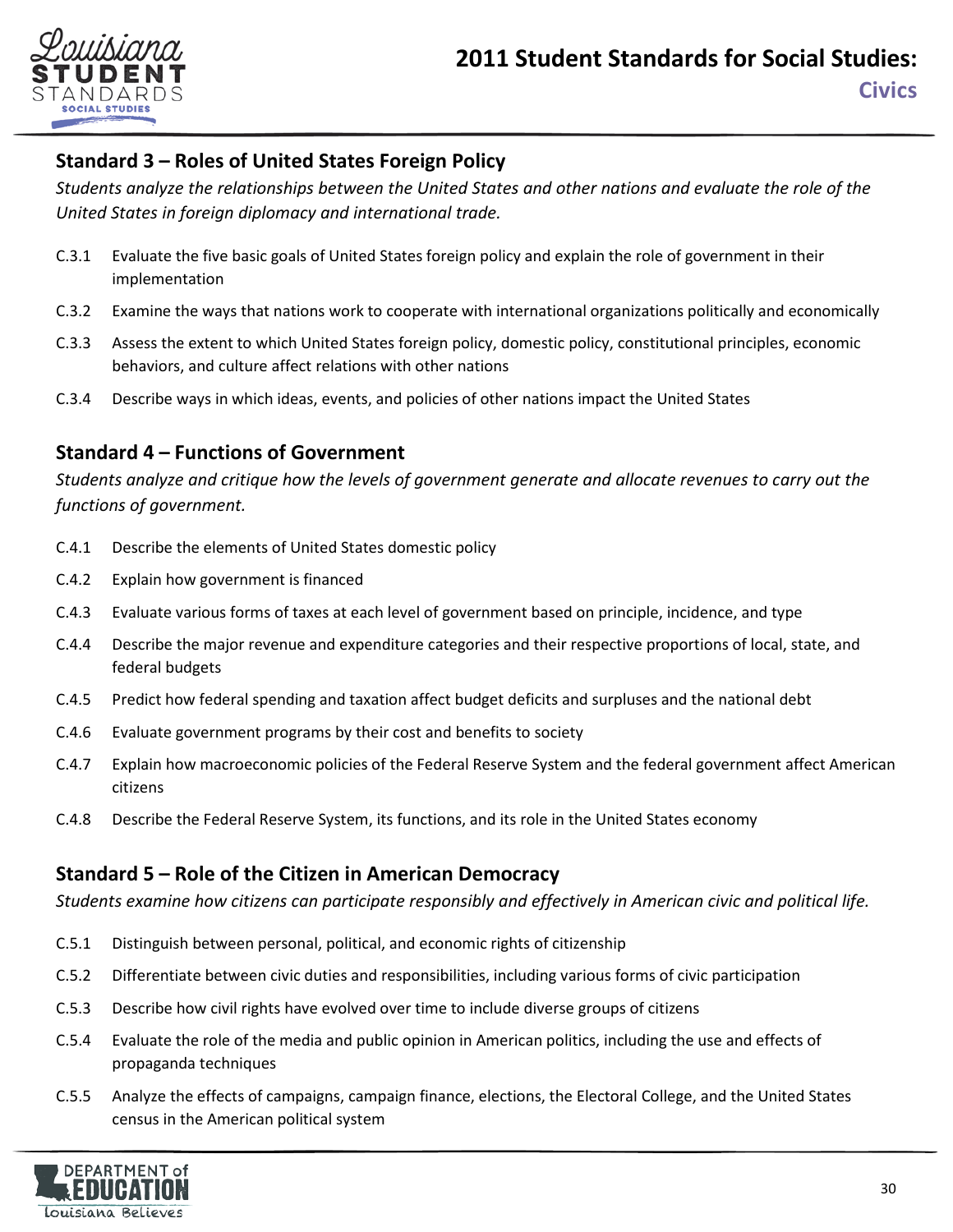

- C.5.6 Describe key platform positions of the major political parties and evaluate the impact of third parties in election outcomes
- C.5.7 Explain historical and contemporary roles of special interest groups, lobbyists, and associations in United States politics

#### **Standard 6 – Fundamentals of Economics**

*Students explain how citizens can become effective decision-makers by applying fundamental economic concepts and reasoning skills in society.*

- C.6.1 Explain the basic problem of scarcity and how it drives economic decision-making
- C.6.2 Describe the role of the factors of production as part of the circular flow of goods and services model
- C.6.3 Assess factors that influence productivity and evaluate the relationship between productivity and standard of living and GDP
- C.6.4 Apply principles of supply and demand to predict how changes in the market affect prices and incentives for buyers and sellers
- C.6.5 Evaluate how different economic systems allocate resources in terms of their benefits to society

## **Standard 7 – Economic Systems and Structures**

*Students demonstrate an understanding of the elements of the United States market economy within a global setting.*

- C.7.1 Analyze the four market structures (perfect competition, monopolistic competition, oligopoly, and monopoly) in terms of size of market, ease of entry, similarity of product, and control over price
- C.7.2 Explain how competition affects both producers and consumers
- C.7.3 Interpret information about a current economic system undergoing change from a largely command or traditional system to a more mixed system
- C.7.4 Explain the effects of technology and innovation on global economic interdependence and competition
- C.7.5 Evaluate how various types of unemployment affect the economy

## **Standard 8 – Financial Literacy**

*Students apply economic principles to make sound personal financial decisions.*

- C.8.1 Explain the relationship between education, training, and career options to future earning potential
- C.8.2 Create a family budget and explain its importance in achieving personal financial goals and avoiding negative financial consequences
- C.8.3 Compare and evaluate types of credit, savings, investment, and insurance services available to the consumer from various institutions

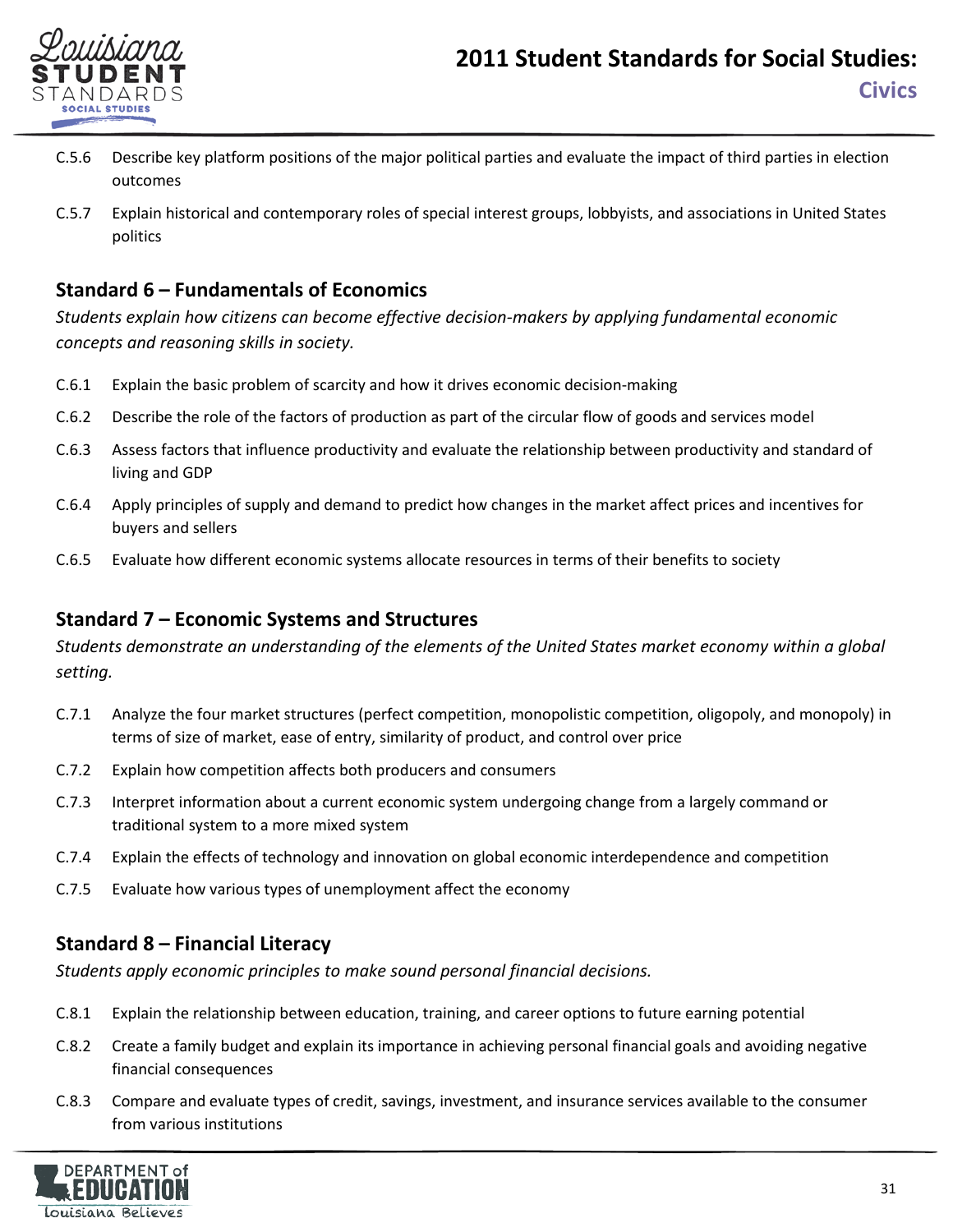

# **2011 Student Standards for Social Studies: Civics**

- C.8.4 Apply given financial data to real life situations such as reconciling a checking account, reading bank and credit card statements, purchasing major goods, and avoiding consumer fraud
- C.8.5 Analyze the benefits and risks of using credit and examine the various uses

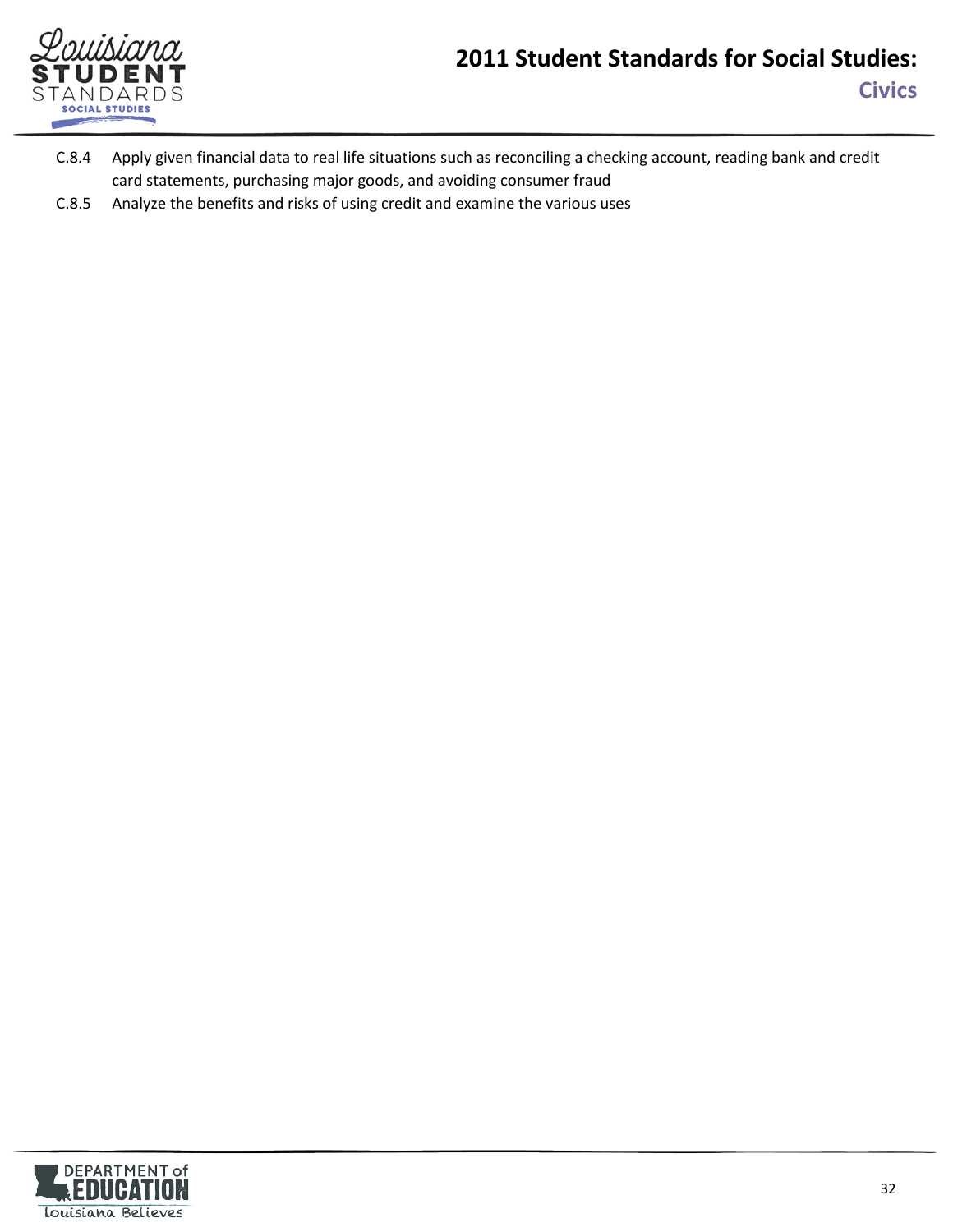

## <span id="page-32-0"></span>**Standard 1 – Historical Thinking Skills**

*Students use facts and concepts to solve problems, interpret, analyze, and draw conclusions from historical events and to relate historical events to contemporary events.*

US.1.1 Produce clear and coherent writing for a range of tasks, purposes, and audiences by:

- conducting short and sustained research
- evaluating conclusions from evidence (broad variety, primary and secondary sources)
- evaluating varied explanations for actions/events
- determining the meaning of words and phrases from historical texts
- analyzing historians' points of view
- US.1.2 Compare and/or contrast historical periods in terms of:
	- differing political, social, religious, or economic contexts
	- similar issues, actions, and trends
	- both change and continuity
- US.1.3 Propose and defend a specific point of view on a contemporary or historical issue and provide supporting evidence to justify that position
- US.1.4 Discriminate between types of propaganda and draw conclusions concerning their intent
- US.1.5 Analyze historical periods using timelines, political cartoons, maps, graphs, debates, and other historical sources

## **Standard 2 – Western Expansion to Progressivism**

*Students understand the social, political, and economic changes that developed between the periods of the United States' westward expansion, industrial growth, and the Progressive Era.*

- US.2.1 Evaluate the social, political, and economic antagonism that occurred between ethnic and cultural groups as a result of westward expansion
- US.2.2 Describe the economic changes that came about on the western frontier as a result of the expansion of the railroad, cattle kingdoms, and farming
- US.2.3 Describe the causes of the political, social, and economic problems encountered by farmers on the western frontier and critique the solutions developed by the Populist movement
- US.2.4 Examine the effect of the government's laissez-faire policy, innovations in technology and transportation, and changes in business organization that led to the growth of an industrial economy
- US.2.5 Illustrate the phases, geographic origins, and motivations behind mass immigration and explain how these factors accelerated urbanization
- US.2.6 Describe the challenges associated with immigration, urbanization, and rapid industrialization and evaluate the government's response

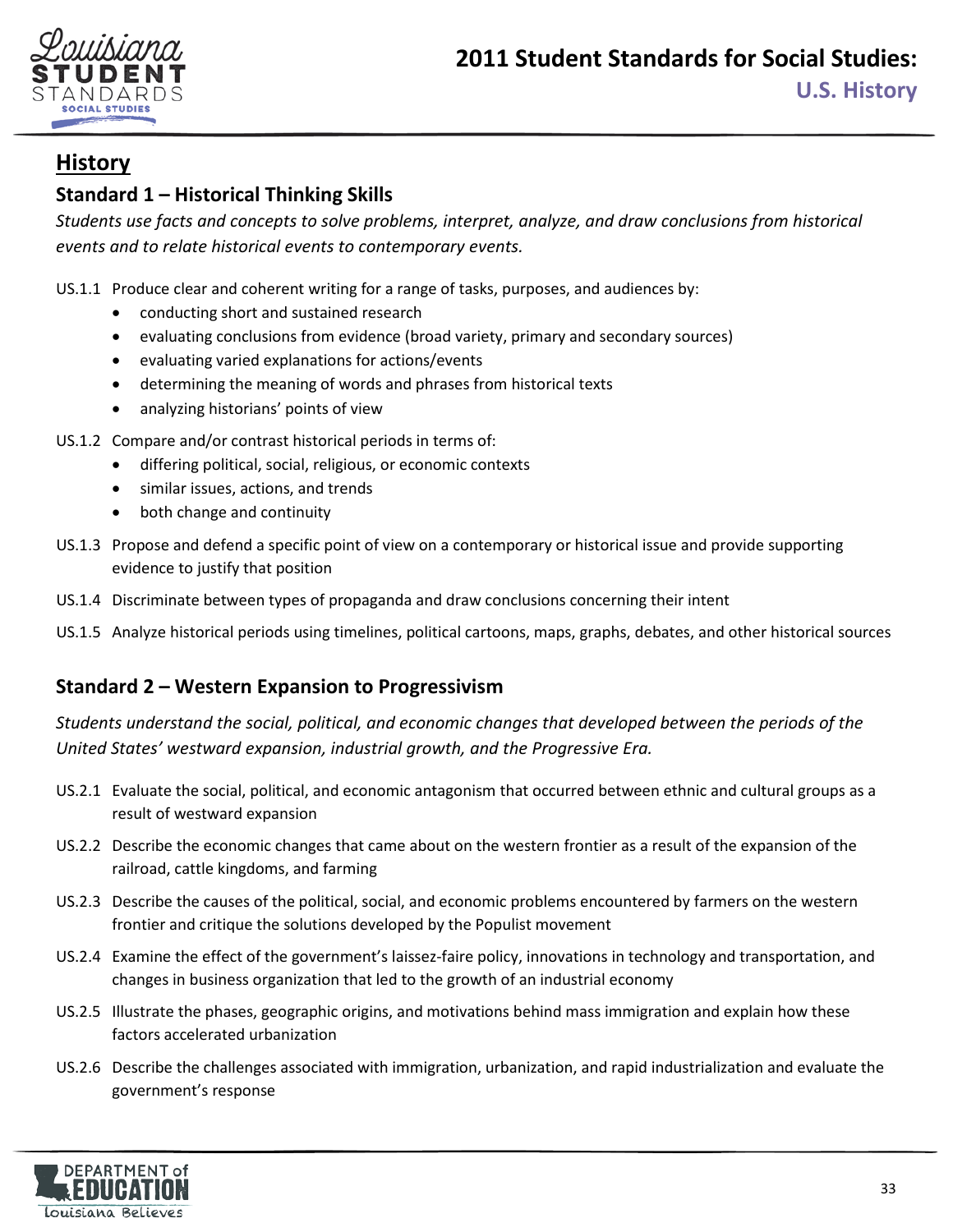

- US.2.7 Examine the social, political, and economic struggles of a growing labor force that resulted in the formation of labor unions and evaluate their attempts to improve working conditions
- US.2.8 Identify the goals of Progressivism; describe the influence of the Muckrakers, political leaders, and intellectuals; and evaluate the movement's successes and failures

#### **Standard 3 – Isolationism through the Great War**

*Students trace the transition in U.S. foreign policy from isolationism to internationalism from the late nineteenth century until the end of World War I.*

- US.3.1 Analyze the causes of U.S. imperialistic policies and describe both the immediate and long term consequences upon newly acquired territories
- US.3.2 Describe the influence of U.S. imperialistic foreign policies upon Latin America and the Pacific region
- US.3.3 Describe the root causes of World War I and evaluate the reasons for U.S. entry into the war
- US.3.4 Explain how the U.S. government financed WWI, managed the economy, and directed public support for the war effort
- US.3.5 Analyze how key military leaders, innovations in military technology, and major events affected the outcome of WWI
- US.3.6 Describe the goals of political leaders at the Paris Peace Conference and analyze the consequences of the Treaty of Versailles

#### **Standard 4 – Becoming a World Power through World War II**

*Students examine the social, economic, and political struggles and achievements that led to the U.S. becoming a world power from the 1920s until the end of World War II.*

- US.4.1 Use examples to show how population shifts, artistic movements, Prohibition, and the women's movement of the Roaring Twenties were a reflection of and a reaction to changes in American society
- US.4.2 Examine the economic policies, attacks on civil liberties, and the presidential administrations of the 1920s and explain how each reflected a return to isolationism
- US.4.3 Describe the impact of major technological innovations and scientific theories of the 1920s on American society
- US.4.4 Examine the causes of the Great Depression and its effects on the American people, and evaluate how the Hoover administration responded to this crisis
- US.4.5 Classify the key New Deal programs according to Relief, Recovery, and Reform programs and describe their impact on the social, economic, and political structure of the United States
- US.4.6 Examine the causes of World War II and explain the reasons for U.S. entry into the war
- US.4.7 Explain how the U.S. government financed World War II, managed the economy, and encouraged public support for the war effort

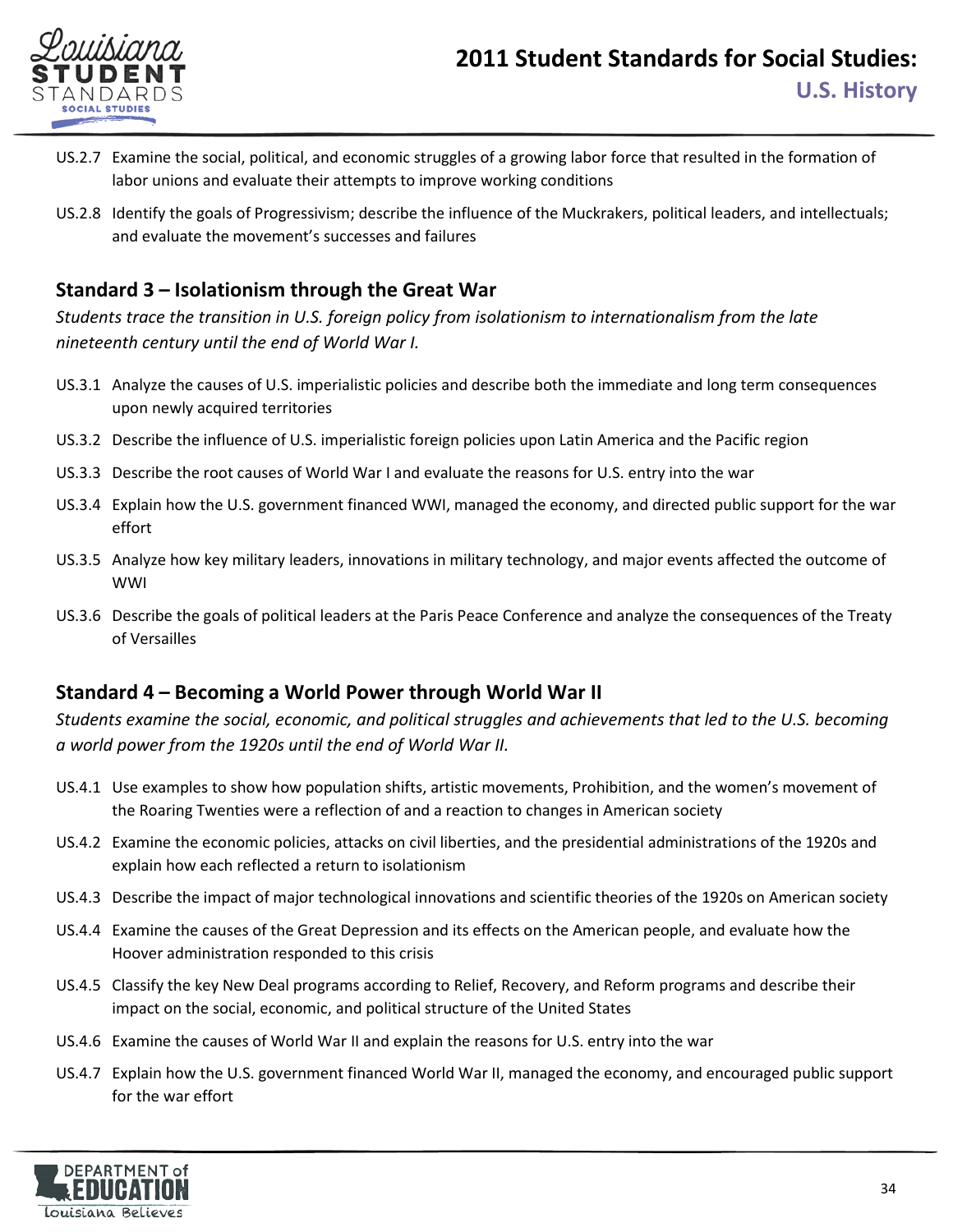

- US.4.8 Examine the role of minority groups, including women, on the home front and in the military and describe how it changed their status in society
- US.4.9 Analyze the major events, turning points, and key strategic decisions of World War II and describe how they affected the outcome of the war
- US.4.10Describe how key political and military leaders affected the outcome of World War II and led to the beginning of the Cold War

## **Standard 5 – Cold War Era**

*Students examine the Cold War era and how it influenced U.S. foreign policy decisions, domestic programs, and major social movements.*

- US.5.1 Analyze the impact of U.S. domestic and foreign policy on Cold War events during the 1940s and 1950s and explain how these policies attempted to contain the spread of communism
- US.5.2 Cite evidence that links domestic events and foreign policies of the 1960s and 1970s to escalating Cold War tensions
- US.5.3 Explain how the post-war social movements caused change by analyzing the methods used by the leaders, the effectiveness of legislation, and the impact of key events
- US.5.4 Describe the role and importance of the Civil Rights movement in the expansion of opportunities for African Americans in the United States
- US.5.5 Explain how the leaders' personalities, events, and policies of the 1980s combined to bring about an end to the Cold War

## **Standard 6 – The Modern Age**

*Students understand the shift in American government and society from a Cold War identity to a culture of global interdependence.*

- US.6.1 Compare and contrast the domestic policies of the post-Cold War presidencies
- US.6.2 Describe advances in medicine, technology, and the media during the modern era and explain how these advances have altered society
- US.6.3 Trace the evolution of United States relationships with Middle East countries and explain how these interactions have defined our image in the region
- US.6.4 Describe events that changed American people's perceptions of government over time
- US.6.5 Identify landmark Supreme Court decisions from the Warren Court to the present, categorize the ideology of the decisions, and assess the impact on political and social institutions
- US.6.6 Trace the rise in domestic and foreign terrorism and analyze its effect on America's way of life

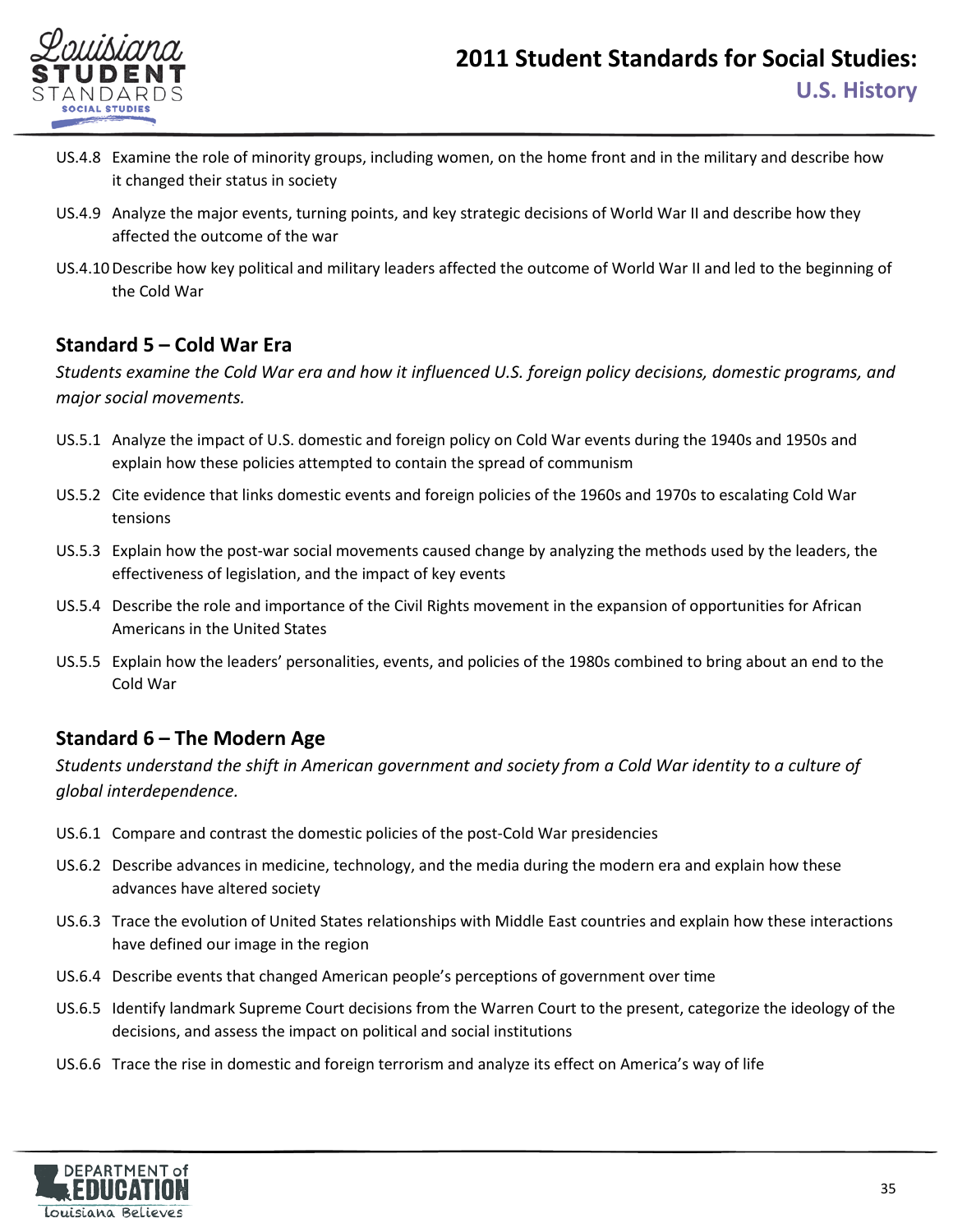

## <span id="page-35-0"></span>**Standard 1 – Historical Thinking Skills**

*Students use information and concepts to solve problems, interpret, analyze, and draw conclusions from historical events.* 

WH.1.1 Produce clear and coherent writing for a range of tasks, purposes, and audiences by:

- conducting historical research
- evaluating a broad variety of primary and secondary sources
- comparing and contrasting varied points of view
- determining the meaning of words and phrases from historical texts
- using technology to research, produce, or publish a written product

WH.1.2 Compare historical periods in terms of differing political, social, religious, and economic issues

WH.1.3 Use a variety of sources to analyze the validity of information in terms of facts, opinions, or propaganda

WH.1.4 Analyze historical events through the use of debates, timelines, cartoons, maps, graphs, and other historical sources

## **Standard 2 – Cultural and Social Development**

*Students examine the political, social, and economic consequences of the Renaissance, the Reformation, and the Age of Exploration.*

WH.2.1 Identify key people of the Renaissance and explain how their ideas and actions influenced social and cultural change

WH.2.2 Analyze the causes and effects of the Reformation and Counter-Reformation

WH.2.3 Evaluate the influence technological innovations had on European exploration, conquest, and colonization

WH.2.4 Identify key European explorers of the Americas and Asia, and explain the goals and consequences of exploration on society

WH.2.5 Identify the major personalities of the Scientific Revolution and describe the effects of their discoveries

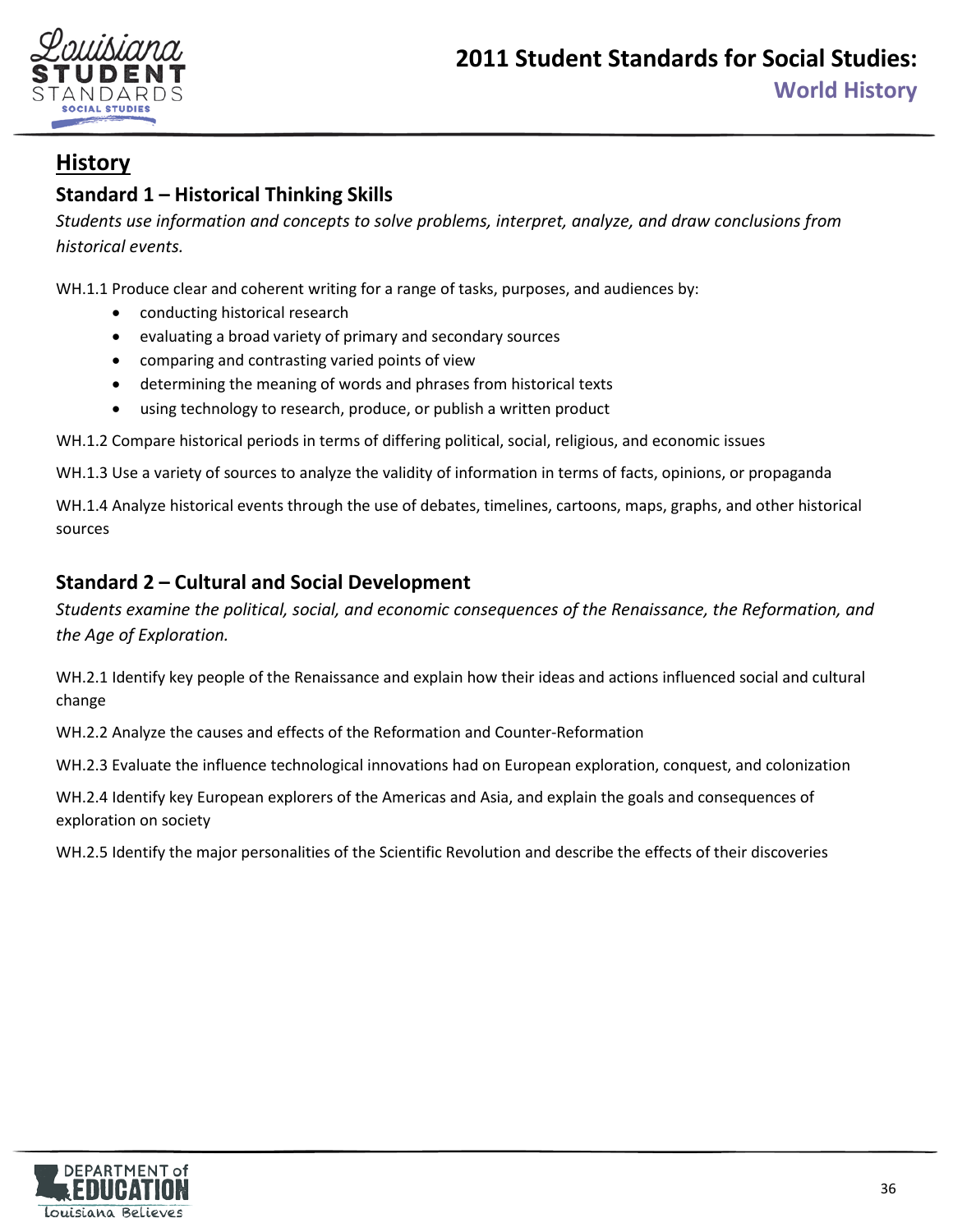

### **Standard 3 – Government and Political Ideals**

*Students analyze how developments in science, technology, and philosophies influenced historical events from the 16th through the 19th centuries.* 

- WH.3.1 Analyze the influence of the Scientific Revolution on the Enlightenment and resulting political ideals.
- WH.3.2 Analyze the causes of the English Civil War and the Glorious Revolution and their influence on political change
- WH.3.3 Identify the key philosophers and ideologies of the Age of Enlightenment and explain their influence on world governments
- WH.3.4 Analyze the causes and consequences of the French Revolution and the rise and rule of Napoleon
- WH.3.5 Compare and contrast leaders and key events in the revolutions of the 17<sup>th</sup> through the 19<sup>th</sup> centuries and their impact on world political and social developments

#### **Standard 4 – Economic Systems**

*Students examine how the agricultural, economic, and industrial revolutions transformed European society and the world economy.*

- WH.4.1 Evaluate the causes and effects of the Industrial Revolution in England, Western Europe, and its spread throughout the world
- WH.4.2 Describe how the expansion of industrial economies resulted in social and economic change throughout the world
- WH.4.3 Analyze various economic philosophies that influenced political and social life in 18<sup>th</sup>- and 19<sup>th</sup>- century Europe

WH.4.4 Examine the post-Cold War impact on the development of global economies

#### **Standard 5 – Rise of Nation States**

*Students examine how the rise of the nation state led to expansion and conflict and influenced the rise of new nations, political structures, and new forms of governance from the 17th through the early 20th centuries.*

- WH.5.1 Explain the rise and development of the European and Asian nation states
- WH.5.2 Summarize major European conflicts from 1600 to 1900 and their impact on world events
- WH.5.3 Describe the motives, major events, extent, and effects of European and American imperialism in Africa, Asia, and the Americas
- WH.5.4 Analyze causes and effects of Japan's development as an industrial, military, and imperial power